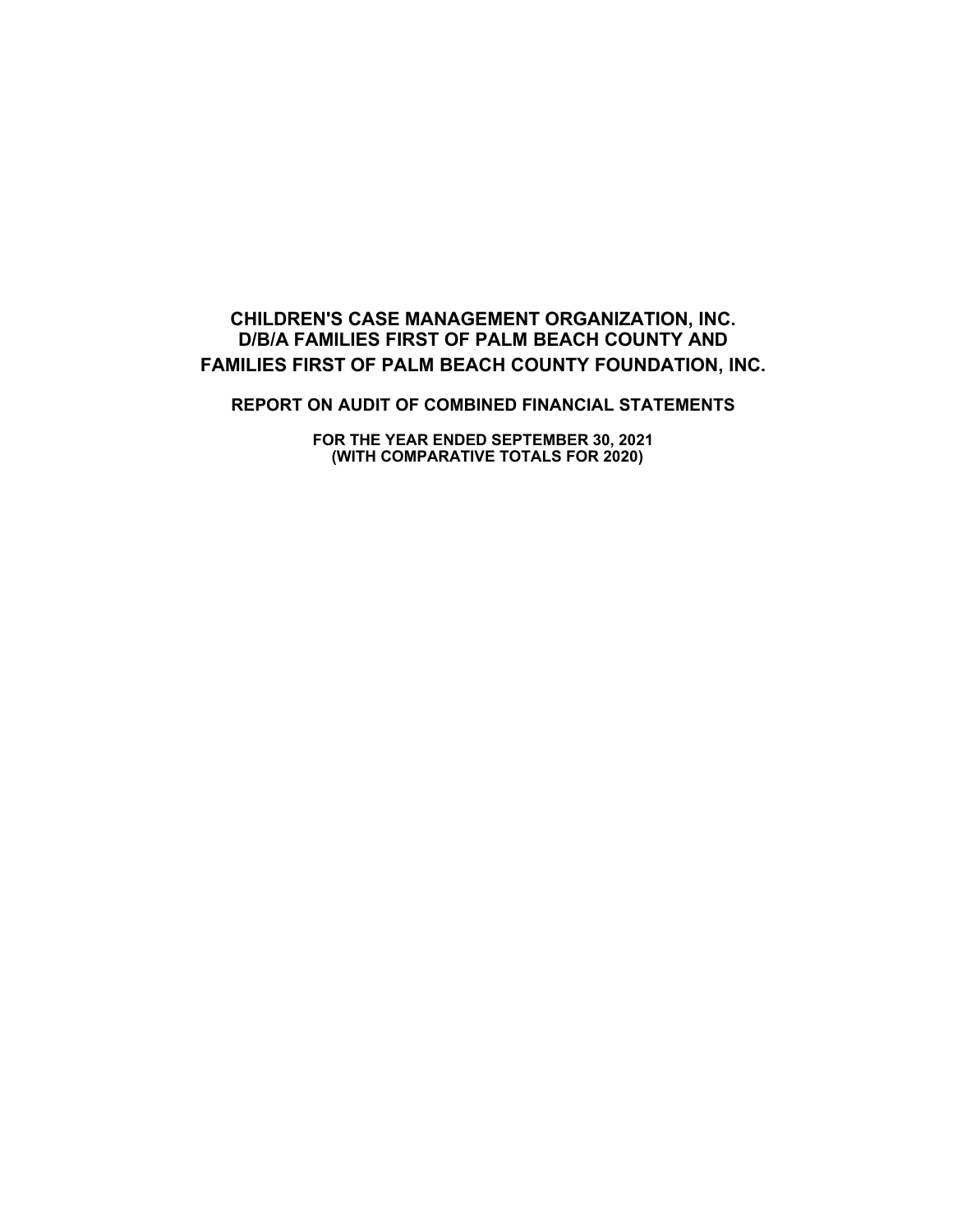## **Table of Contents**

| Report of independent auditors                                                                                                                                                                                                     | $1 - 2$        |
|------------------------------------------------------------------------------------------------------------------------------------------------------------------------------------------------------------------------------------|----------------|
| Combined financial statements:                                                                                                                                                                                                     |                |
| Combined statement of financial position                                                                                                                                                                                           | 3              |
| Combined statement of activities                                                                                                                                                                                                   | 4              |
| Combined statement of functional expenses                                                                                                                                                                                          | $5 - 6$        |
| Combined statement of cash flows                                                                                                                                                                                                   | $\overline{7}$ |
| Notes to combined financial statements                                                                                                                                                                                             | $8 - 19$       |
| Independent auditors' report on internal control over financial<br>reporting and on compliance and other matters based on an audit<br>of financial statements performed in accordance with<br><b>Government Auditing Standards</b> | $20 - 21$      |
| Combining information:                                                                                                                                                                                                             |                |
| Combining schedule - statement of financial position information                                                                                                                                                                   | 22             |
| Combining schedule - statement of activities information                                                                                                                                                                           | 23             |
| Combining schedule - statement of cash flows information                                                                                                                                                                           | 24             |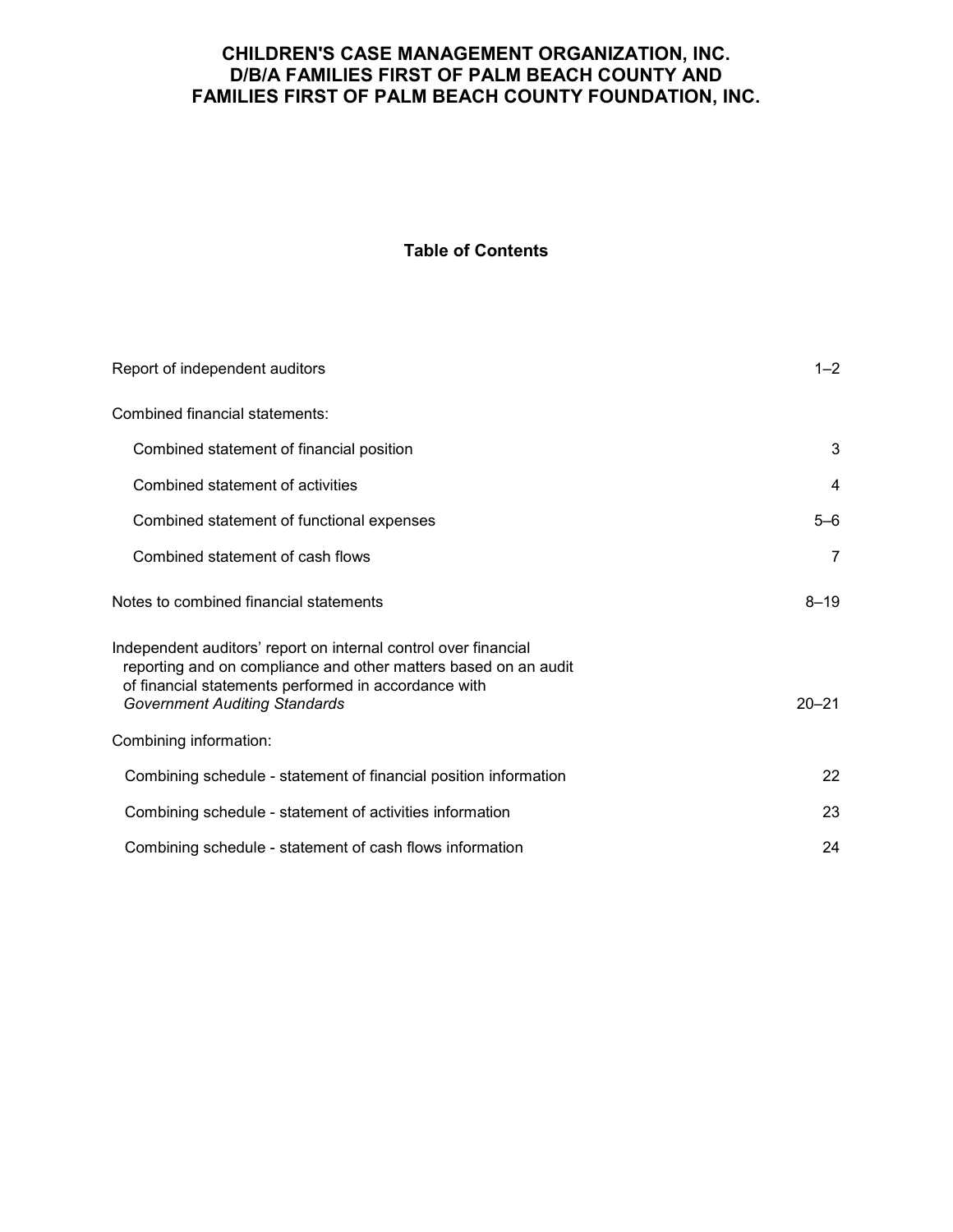

## **Report of Independent Auditors**

Board of Directors Children's Case Management Organization, Inc. d/b/a Families First of Palm Beach County and Families First of Palm Beach County Foundation, Inc. West Palm Beach, Florida

## **Report on the Financial Statements**

We have audited the accompanying combined financial statements of Children's Case Management Organization, Inc. d/b/a Families First of Palm Beach County (a nonprofit organization) and Families First of Palm Beach County Foundation, Inc. (also a nonprofit organization) (combined, hereinafter referred to as the Organization), which comprise the combined statement of financial position as of September 30, 2021, and the related combined statements of activities, functional expenses and cash flows for the year then ended, and the related notes to the combined financial statements.

## **Management's Responsibility for the Financial Statements**

Management is responsible for the preparation and fair presentation of these combined financial statements in accordance with accounting principles generally accepted in the United States of America; this includes the design, implementation, and maintenance of internal control relevant to the preparation and fair presentation of financial statements that are free from material misstatement, whether due to fraud or error.

### **Auditor's Responsibility**

Our responsibility is to express an opinion on these combined financial statements based on our audit. We conducted our audit in accordance with auditing standards generally accepted in the United States of America and the standards applicable to financial audits contained in *Government Auditing Standards*, issued by the Comptroller General of the United States. Those standards require that we plan and perform the audit to obtain reasonable assurance about whether the financial statements are free from material misstatement.

An audit involves performing procedures to obtain audit evidence about the amounts and disclosures in the financial statements. The procedures selected depend on the auditor's judgment, including the assessment of the risks of material misstatement of the financial statements, whether due to fraud or error. In making those risk assessments, the auditor considers internal control relevant to the entity's preparation and fair presentation of the financial statements in order to design audit procedures that are appropriate in the circumstances, but not for the purpose of expressing an opinion on the effectiveness of the entity's internal control. Accordingly, we express no such opinion. An audit also includes evaluating the appropriateness of accounting policies used and the reasonableness of significant accounting estimates made by management, as well as evaluating the overall presentation of the financial statements.

We believe that the audit evidence we have obtained is sufficient and appropriate to provide a basis for our audit opinion.

**ESPERANTE CORPORATE CENTER | THE PLAZA AT LAS OLAS** West Palm Beach, FL 33401 Fort Lauderdale, FL 33301 P 561.798.9988 F 561.798.4053 P 954.333.0001 F 954.765.0719 TOLL FREE 866.558.7816 | www.templetonco.com

222 Lakeview Avenue, Suite 1200 301 East Las Olas Boulevard, Suite 800

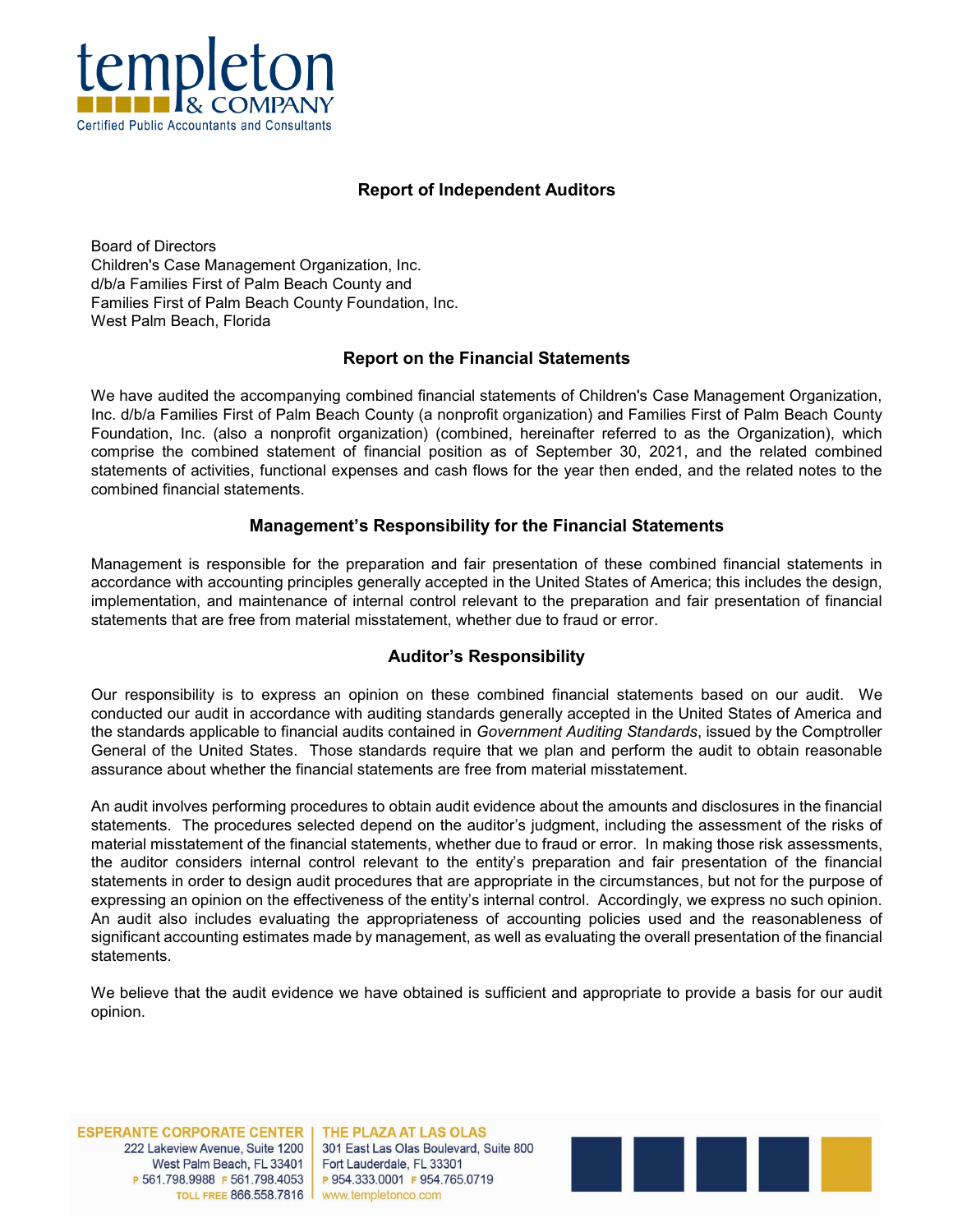### **Opinion**

In our opinion, the combined financial statements referred to above present fairly, in all material respects, the combined financial position of the Organization as of September 30, 2021, and the combined changes in their net assets and their combined cash flows for the year then ended in accordance with accounting principles generally accepted in the United States of America.

#### **Other Matters**

### **Other Reporting Required by** *Government Auditing Standards*

In accordance with *Government Auditing Standards*, we have also issued our report dated December 13, 2021, on our consideration of the Organization's internal control over financial reporting and on our tests of its compliance with certain provisions of laws, regulations, contracts, and grant agreements and other matters. The purpose of that report is to describe the scope of our testing of internal control over financial reporting and compliance and the results of that testing, and not to provide an opinion on internal control over financial reporting or on compliance. That report is an integral part of an audit performed in accordance with *Government Auditing Standards* in considering the Organization's internal control over financial reporting and compliance.

### **Report on Combining Information**

Our audit was conducted for the purpose of forming an opinion on the combined financial statements as a whole. The accompanying combining information as of and for the year ended September 30, 2021 is presented for purposes of additional analysis of the combined financial statements rather than to present the financial position, changes in net assets, and cash flows of the individual entities, and it is not a required part of the combined financial statements. Such information is the responsibility of management and was derived from, and relates directly to, the underlying accounting and other records used to prepare the combined financial statements. The combining information has been subjected to the auditing procedures applied in the audit of the combined financial statements and certain additional procedures, including comparing and reconciling such information directly to the underlying accounting and other records used to prepare the combined financial statements or to the combined financial statements themselves, and other additional procedures in accordance with auditing standards generally accepted in the United States of America. In our opinion, the combining information is fairly stated, in all material respects, in relation to the combined financial statements as a whole.

### **Report on Summarized Comparative Information**

The summarized comparative information presented herein as of and for the year ended September 30, 2020 is consistent, in all material respects, with the audited combined financial statements from which it has been derived.

Sempleton & Company, LLP

West Palm Beach, Florida December 13, 2021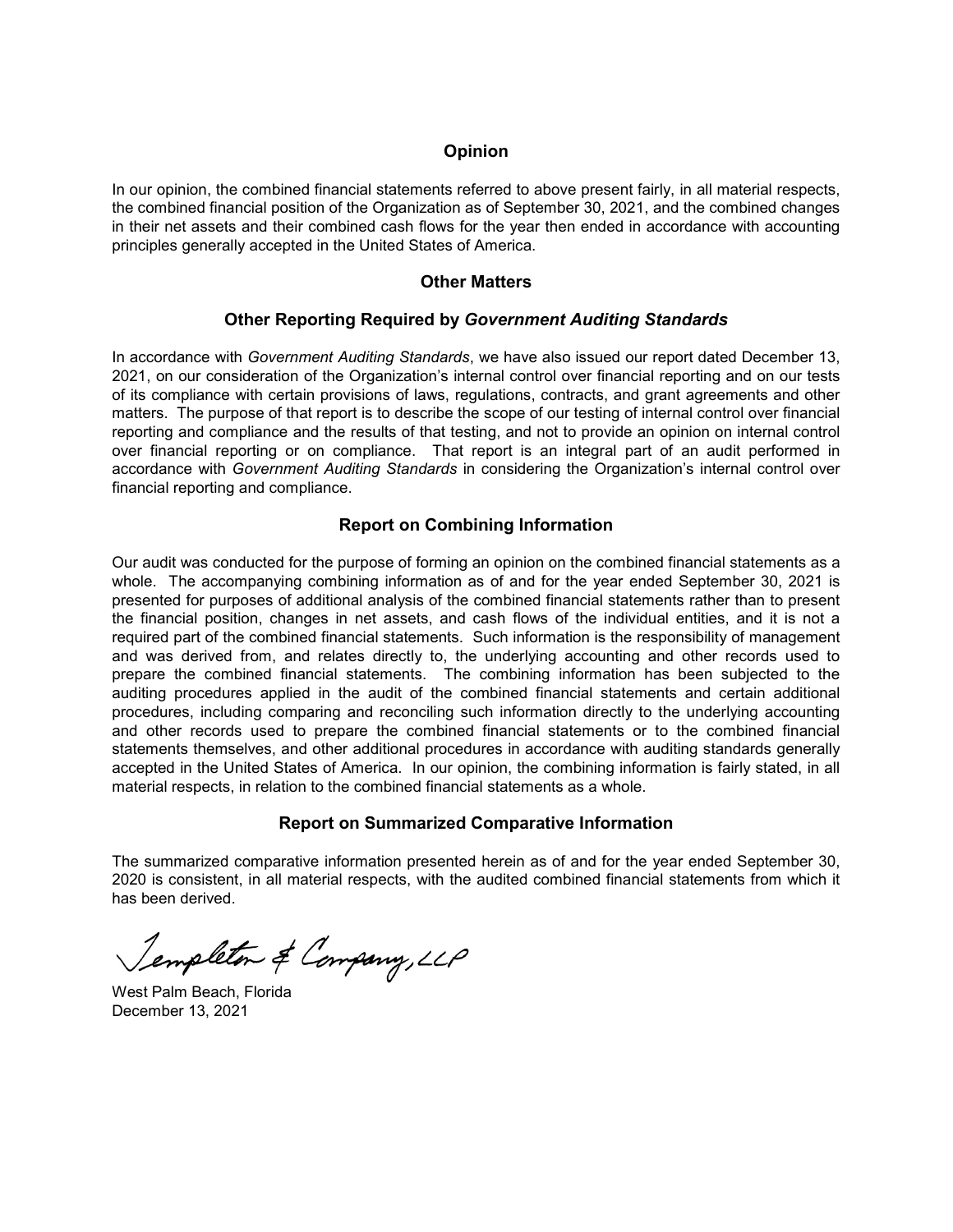## **(with comparative totals for 2020) COMBINED STATEMENT OF FINANCIAL POSITION As of September 30, 2021**

|                                                                                                                               | <b>Without Donor</b> |                                           | <b>With Donor</b> |                    |       | 2021                                      | 2020 |                                          |  |
|-------------------------------------------------------------------------------------------------------------------------------|----------------------|-------------------------------------------|-------------------|--------------------|-------|-------------------------------------------|------|------------------------------------------|--|
|                                                                                                                               |                      | Restrictions                              | Restrictions      |                    | Total |                                           |      | Total                                    |  |
|                                                                                                                               |                      | <b>ASSETS</b>                             |                   |                    |       |                                           |      |                                          |  |
| Current assets:<br>Cash and cash equivalents<br>Investments (Note 3)<br>Program funds receivable (Note 5)<br>Prepaid expenses | \$                   | 821,064<br>1,095,904<br>221,390<br>62,266 | \$                | 162,214<br>280,295 | \$    | 821,064<br>1,258,118<br>501,685<br>62,266 | \$   | 854,124<br>851,991<br>496,847<br>104,032 |  |
| <b>Total current assets</b>                                                                                                   |                      | 2,200,624                                 |                   | 442,509            |       | 2,643,133                                 |      | 2,306,994                                |  |
| Property and equipment, net (Note 6)                                                                                          |                      | 110,592                                   |                   |                    |       | 110,592                                   |      | 138,876                                  |  |
| <b>Total assets</b>                                                                                                           |                      | 2,311,216                                 | \$                | 442,509            | \$    | 2,753,725                                 | S    | 2,445,870                                |  |
| <b>LIABILITIES AND NET ASSETS</b>                                                                                             |                      |                                           |                   |                    |       |                                           |      |                                          |  |
| <b>Current liabilities:</b><br>Accounts payable and accrued expenses<br>Deferred revenue                                      | \$                   | 208,321<br>282,336                        | \$                |                    | \$    | 208,321<br>282,336                        | \$   | 163,465<br>211,555                       |  |
| <b>Total current liabilities</b>                                                                                              |                      | 490,657                                   |                   |                    |       | 490,657                                   |      | 375,020                                  |  |
| Long-term debt (Note 7)                                                                                                       |                      |                                           |                   |                    |       |                                           |      | 495,897                                  |  |
| <b>Total liabilities</b>                                                                                                      |                      | 490,657                                   |                   |                    |       | 490,657                                   |      | 870,917                                  |  |
| Net assets:<br>Without donor restrictions<br>With donor restrictions (Note 9)                                                 |                      | 1,820,559                                 |                   | 442,509            |       | 1,820,559<br>442,509                      |      | 1,328,550<br>246,403                     |  |
| Total net assets                                                                                                              |                      | 1,820,559                                 |                   | 442,509            |       | 2,263,068                                 |      | 1,574,953                                |  |
| Total liabilities and net assets                                                                                              | \$                   | 2,311,216                                 | \$                | 442,509            | \$    | 2,753,725                                 | \$   | 2,445,870                                |  |

See notes to combined financial statements.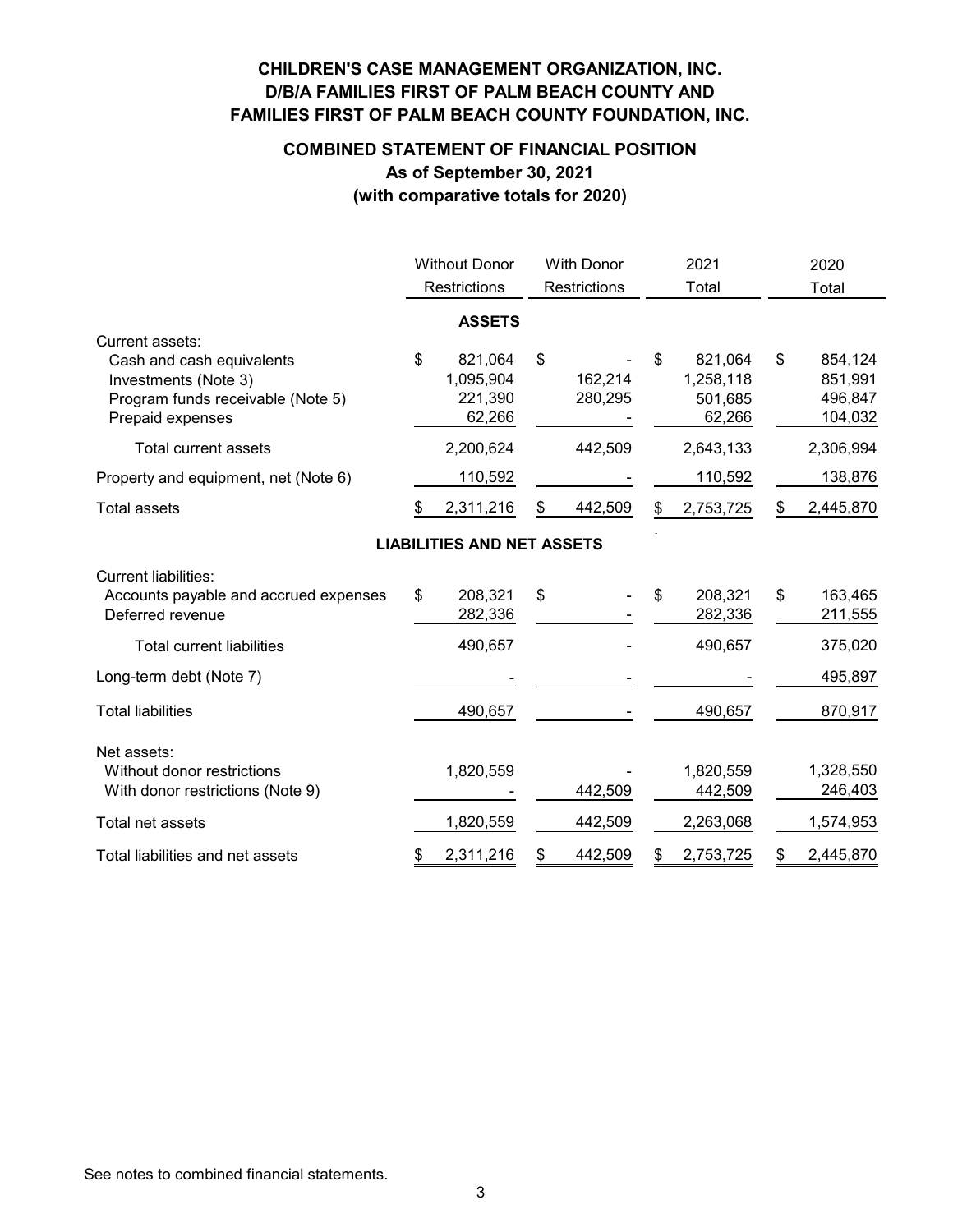## **(with comparative totals for 2020) COMBINED STATEMENT OF ACTIVITIES For the Year Ended September 30, 2021**

|                                       | <b>Without Donor</b><br>Restrictions | <b>With Donor</b><br><b>Restrictions</b> | 2021<br>Total   | 2020<br>Total   |
|---------------------------------------|--------------------------------------|------------------------------------------|-----------------|-----------------|
| Revenues and support:                 |                                      |                                          |                 |                 |
| Government support                    | \$                                   | 4,301,978<br>\$                          | \$<br>4,301,978 | \$<br>4,021,393 |
| Community support                     |                                      | 177,774                                  | 177,774         | 205,829         |
| Foundation grants                     | 276,424                              | 458,615                                  | 735,039         | 538,935         |
| Other support                         | 61,506                               | 78,422                                   | 139,928         | 180,511         |
| Fundraising                           | 23,366                               | 81,633                                   | 104,999         | 223,673         |
| In-kind revenue                       | 19,595                               |                                          | 19,595          | 398,987         |
| Net investment return                 | 81,138                               | 54,818                                   | 135,956         | 56,809          |
| Conditional loan forgiveness (Note 7) | 495,897                              |                                          | 495,897         |                 |
| Total revenues and support            | 957,926                              | 5,153,240                                | 6,111,166       | 5,626,137       |
| Net assets released from restrictions | 4,957,134                            | (4, 957, 134)                            |                 |                 |
|                                       | 5,915,060                            | 196,106                                  | 6,111,166       | 5,626,137       |
| Expenses:                             |                                      |                                          |                 |                 |
| Program services:                     |                                      |                                          |                 |                 |
| <b>Healthy Families Florida</b>       | 1,842,941                            |                                          | 1,842,941       | 1,865,338       |
| <b>Child First</b>                    | 854,288                              |                                          | 854,288         | 886,217         |
| <b>Behavioral Health Services</b>     | 977,513                              |                                          | 977,513         | 860,112         |
| <b>Bridges to Success</b>             | 331,961                              |                                          | 331,961         | 353,745         |
| Kin Support Project                   | 263,353                              |                                          | 263,353         | 235,069         |
| Target Outreach for Pregnant Women    | 425,054                              |                                          | 425,054         | 424,075         |
| <b>Infant Mental Health</b>           | 68,053                               |                                          | 68,053          |                 |
| Other program services                | 9,737                                |                                          | 9,737           | 7,571           |
| Supporting services:                  |                                      |                                          |                 |                 |
| Management and general                | 625,553                              |                                          | 625,553         | 865,966         |
| Fundraising                           | 24,598                               |                                          | 24,598          | 49,103          |
| <b>Total expenses</b>                 | 5,423,051                            |                                          | 5,423,051       | 5,547,196       |
| Change in net assets                  | 492,009                              | 196,106                                  | 688,115         | 78,941          |
| Net assets - beginning of year        | 1,328,550                            | 246,403                                  | 1,574,953       | 1,496,012       |
| Net assets - end of year              | \$<br>1,820,559                      | \$<br>442,509                            | \$<br>2,263,068 | \$<br>1,574,953 |

See notes to combined financial statements.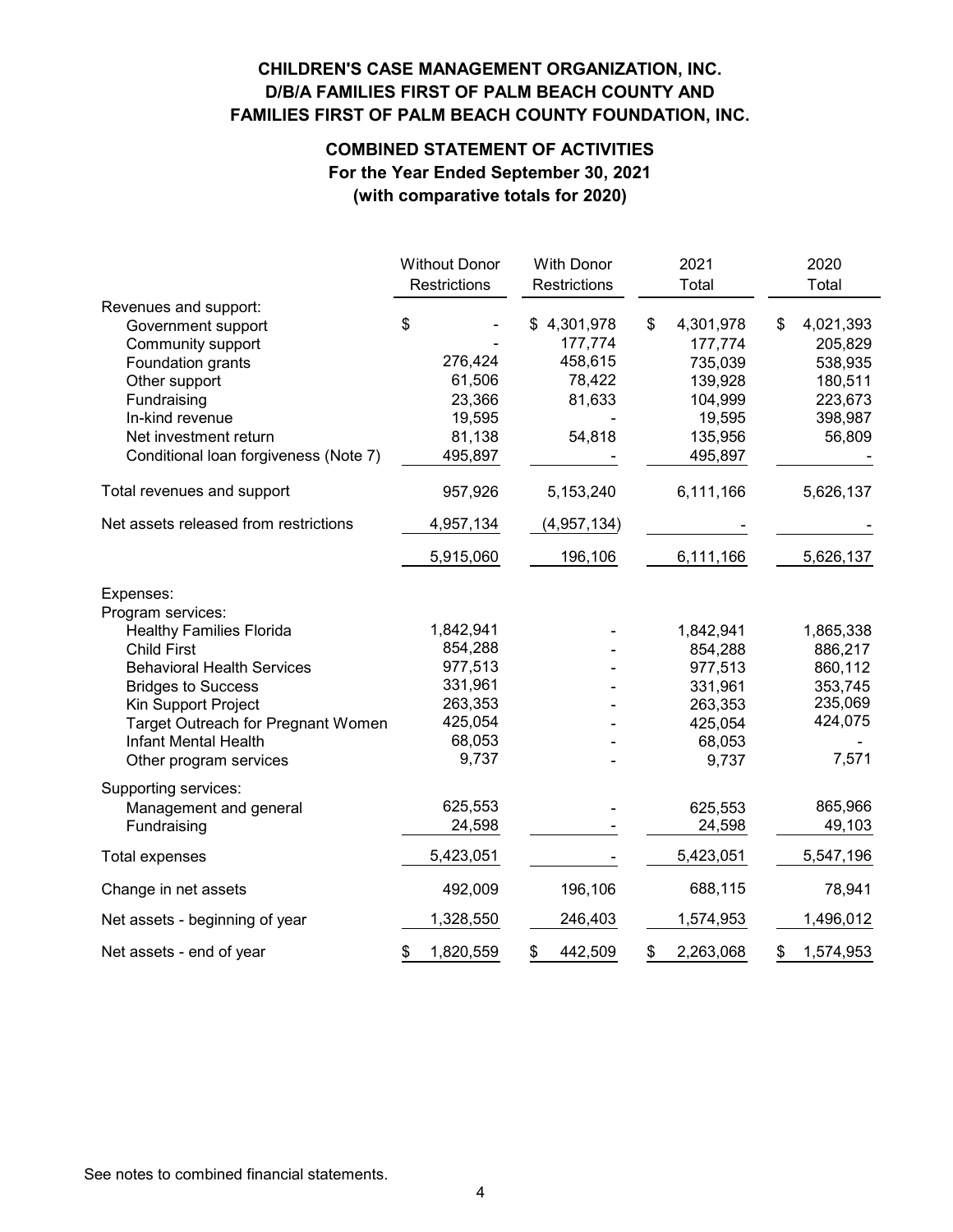#### **FAMILIES FIRST OF PALM BEACH COUNTY FOUNDATION, INC. CHILDREN'S CASE MANAGEMENT ORGANIZATION, INC. D/B/A FAMILIES FIRST OF PALM BEACH COUNTY AND**

#### **COMBINED STATEMENT OF FUNCTIONAL EXPENSES For the Year Ended September 30, 2021 (with comparative totals for 2020)**

|                                   |             |           |                                | Program Services |                |                |                          |                |             |             |
|-----------------------------------|-------------|-----------|--------------------------------|------------------|----------------|----------------|--------------------------|----------------|-------------|-------------|
|                                   |             |           |                                |                  |                | Targeted       |                          |                |             |             |
|                                   | Healthy     |           | Behavioral                     | <b>Bridges</b>   | Kin            | Outreach       |                          | Other          |             |             |
|                                   | Families    | Child     | Health                         | To               | Support        | for Pregnant   | Infant                   | Program        | 2021        | 2020        |
|                                   | Florida     | First     | Services                       | Success          | Project        | Women          | <b>Mental Health</b>     | Services       | Total       | Total       |
| Special assistance expenses:      |             |           |                                |                  |                |                |                          |                |             |             |
| Food                              | \$<br>2,308 | \$<br>306 | \$<br>$\overline{\phantom{a}}$ | 1,028<br>£.      | \$<br>٠        | \$             | \$<br>$\blacksquare$     | 6,300<br>\$    | 9,942<br>\$ | 1,695<br>\$ |
| Rent/mortgage                     | 1,257       | 2.416     |                                | 139,104          |                |                |                          |                | 142,777     | 149,501     |
| <b>Utilities</b>                  | 656         | 1,270     |                                | 6,765            |                |                |                          |                | 8,691       | 6,381       |
| Other expense                     | 8,305       | 6.060     | 225                            | 12,089           | 45             |                |                          | 2,933          | 29,657      | 24,381      |
| Personnel expenses:               |             |           |                                |                  |                |                |                          |                |             |             |
| <b>Salaries</b>                   | 1,112,005   | 511.847   | 744,866                        | 124,162          | 187,379        | 312,520        | 46,552                   | $\blacksquare$ | 3,039,331   | 2,680,165   |
| Payroll taxes and benefits        | 362,117     | 158,855   | 155,705                        | 23,652           | 43,388         | 57,712         | 16,469                   | $\blacksquare$ | 817,898     | 698,142     |
| Occupancy expenses:               |             |           |                                |                  |                |                |                          |                |             |             |
| Rent                              | 128,599     | 90.783    | 29,684                         | 8,647            | 14,043         | 14,693         |                          |                | 286.449     | 269,885     |
| Repairs and maintenance           | 21,194      | 6,784     | 2,341                          | 2,550            | 742            | 1,089          |                          |                | 34,700      | 37,173      |
| <b>Utilities</b>                  | 35,493      | 17,455    | 9,090                          | 1,833            | 2,834          | 4,754          | 554                      |                | 72,013      | 89,442      |
| Office and administrative:        |             |           |                                |                  |                |                |                          |                |             |             |
| Printing and postage              | 12,568      | 2,574     | 1,799                          | 422              | 757            | 1,186          | 29                       |                | 19,335      | 15,727      |
| <b>Supplies</b>                   | 30,862      | 10,014    | 2,471                          | 2,884            | 1,375          | 2,519          | 1,523                    |                | 51,648      | 54,843      |
| Legal and audit                   | 14,655      | 5,084     | 2,393                          | 2,349            | 1,495          | 1,495          | $\overline{\phantom{a}}$ |                | 27,471      | 14,459      |
| Consulting and                    |             |           |                                |                  |                |                |                          |                |             |             |
| professional fees                 | 55,761      | 20,885    | 16,053                         | 2,096            | 5,290          | 5,290          |                          | $\blacksquare$ | 105,375     | 110,783     |
| Insurance                         | 13,948      | 4,839     | 2,277                          | 1,805            | 1,423          | 1,423          |                          |                | 25,715      | 41,580      |
| Other expenses:                   |             |           |                                |                  |                |                |                          |                |             |             |
| Conferences and travel            | 16,683      | 13,182    | 1,971                          | 1,466            | 3,700          | 21,843         | 426                      |                | 59,271      | 80,984      |
| Special events                    | 5,349       |           |                                | 91               | 250            | 79             |                          |                | 5,769       | 2,644       |
| Dues and subscriptions            | 5,007       | 649       | 875                            | 326              | 537            | 378            |                          |                | 7,772       | 11,541      |
| Training and development          | 8,561       | 690       | 600                            | 639              | $\blacksquare$ | $\blacksquare$ | 2,500                    |                | 12,990      | 6,317       |
| Miscellaneous expenses            | 3,493       | 594       | 7,163                          | 53               | 95             | 73             | $\overline{\phantom{a}}$ | 504            | 11,975      | 13,197      |
| Affiliated organizations          | 4,120       |           |                                |                  |                |                |                          |                | 4,120       | 4,072       |
| In-kind contribution expenses     |             |           |                                |                  |                |                |                          |                |             | 319,185     |
| Bank charges and credit card fees |             |           |                                |                  |                |                |                          |                |             | 30          |
|                                   | \$1,842,941 | \$854,288 | \$977,513                      | \$331,961        | 263,353<br>\$  | 425,054<br>\$  | 68,053<br>\$             | 9,737<br>\$    | \$4,772,900 | \$4,632,127 |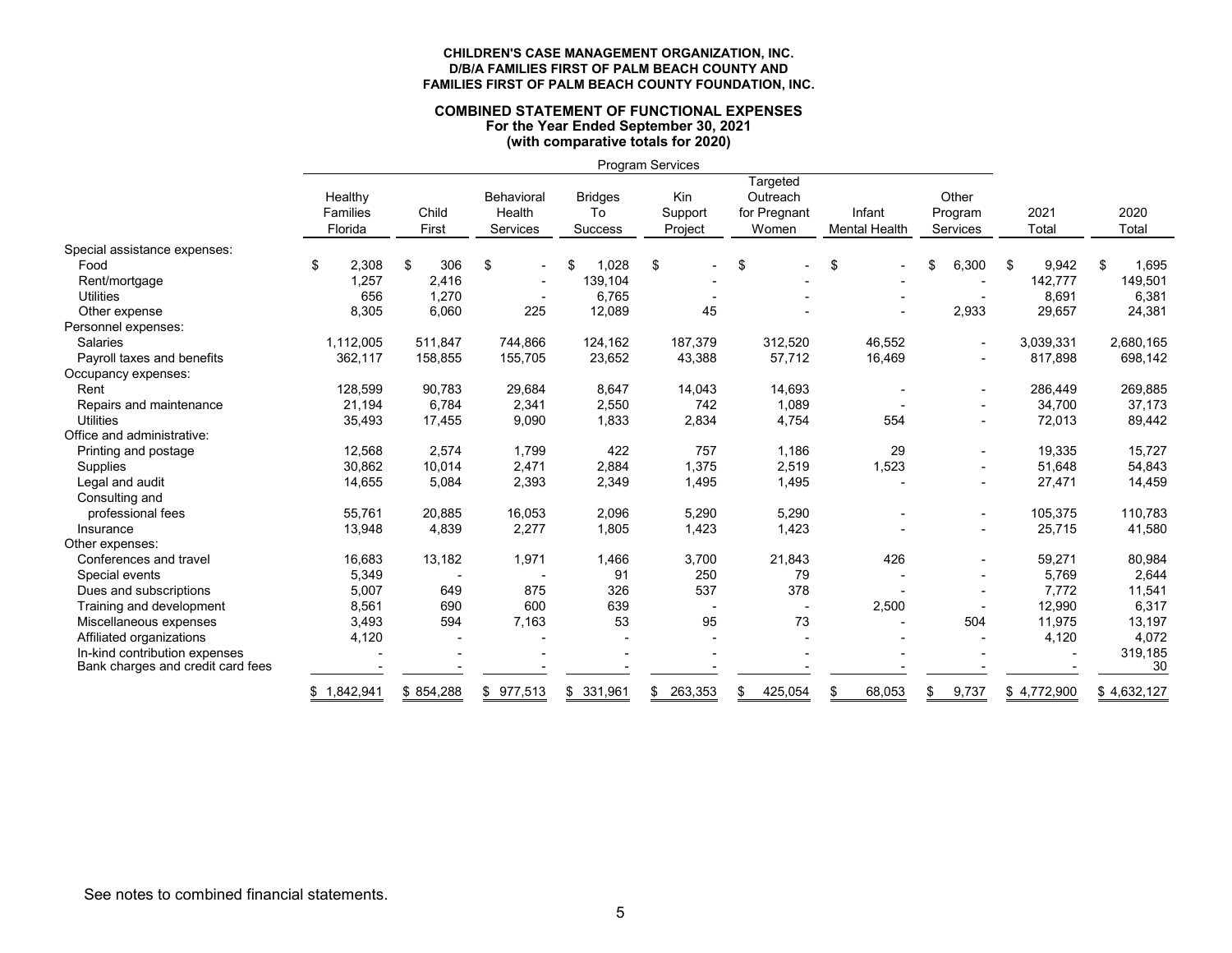## **For the Year Ended September 30, 2021 (with comparative totals for 2020) COMBINED STATEMENT OF FUNCTIONAL EXPENSES, CONTINUED**

|                                   | <b>Supporting Services</b> |                |    |                |    |         |               |                 |                 |
|-----------------------------------|----------------------------|----------------|----|----------------|----|---------|---------------|-----------------|-----------------|
|                                   |                            | Management     |    |                |    | 2021    | 2020          | 2021            | 2020            |
|                                   |                            | and<br>General |    | Fundraising    |    | Total   | Total         | Total           | Total           |
|                                   |                            |                |    |                |    |         |               |                 |                 |
| Special assistance expenses:      |                            |                |    |                |    |         |               |                 |                 |
| Food                              | \$                         | 9,312          | \$ |                | \$ | 9,312   | \$<br>6       | \$<br>19,254    | \$<br>1,701     |
| Rent/mortgage                     |                            | 4,145          |    |                |    | 4,145   | 4,145         | 146,922         | 153,646         |
| <b>Utilities</b>                  |                            | 3,512          |    |                |    | 3,512   | 3,512         | 12,203          | 9,893           |
| Other expense                     |                            | 28,376         |    |                |    | 28,376  | 28,376        | 58,033          | 52,757          |
| Personnel expenses:               |                            |                |    |                |    |         |               |                 |                 |
| <b>Salaries</b>                   |                            | 276,158        |    | $\blacksquare$ |    | 276,158 | 489,293       | 3,315,489       | 3,169,458       |
| Payroll taxes and benefits        |                            | 161,850        |    |                |    | 161,850 | 157,416       | 979,748         | 855,558         |
| Occupancy expenses:               |                            |                |    |                |    |         |               |                 |                 |
| Rent                              |                            | 36,190         |    |                |    | 36,190  | 47,492        | 322,639         | 317,377         |
| Repairs and maintenance           |                            | 1,514          |    |                |    | 1,514   | 2,219         | 36,214          | 39,392          |
| <b>Utilities</b>                  |                            | 5,682          |    |                |    | 5,682   | 15,140        | 77,695          | 104,582         |
| Office and administrative:        |                            |                |    |                |    |         |               |                 |                 |
| Printing and postage              |                            | 3,123          |    |                |    | 3,123   | 2,904         | 22,458          | 18,631          |
| Supplies                          |                            | 2,717          |    |                |    | 2,717   | 13,235        | 54,365          | 68,078          |
| Legal and audit                   |                            | 4,187          |    |                |    | 4,187   | 2,353         | 31,658          | 16,812          |
| Consulting and professional fees  |                            | 15,325         |    |                |    | 15,325  | 32,203        | 120,700         | 142,986         |
| Insurance                         |                            | 3,968          |    |                |    | 3,968   | 4,211         | 29,683          | 45,791          |
| Other expenses:                   |                            |                |    |                |    |         |               |                 |                 |
| Conferences and travel            |                            | 806            |    |                |    | 806     | 1,754         | 60,077          | 82,738          |
| Special events                    |                            | 3,255          |    | 24,598         |    | 27,853  | 52,578        | 33,622          | 55,222          |
| Dues and subscriptions            |                            | 2,701          |    |                |    | 2,701   | 3,602         | 10,473          | 15,143          |
| Training and development          |                            | 180            |    |                |    | 180     | 1,568         | 13,170          | 7,885           |
| Miscellaneous expenses            |                            | 6,882          |    |                |    | 6,882   | 6,882         | 18,857          | 20,079          |
| Affiliated organizations          |                            |                |    |                |    |         |               | 4,120           | 4,072           |
| In-kind contribution expenses     |                            |                |    |                |    |         |               |                 | 319,185         |
| Bank charges and credit card fees |                            | 5,910          |    |                |    | 5,910   | 6,233         | 5,910           | 6,263           |
| Depreciation                      |                            | 49,760         |    |                |    | 49,760  | 39,947        | 49,760          | 39,947          |
|                                   | \$                         | 625,553        | \$ | 24,598         | \$ | 650,151 | \$<br>915,069 | \$<br>5,423,051 | \$<br>5,547,196 |

See notes to combined financial statements.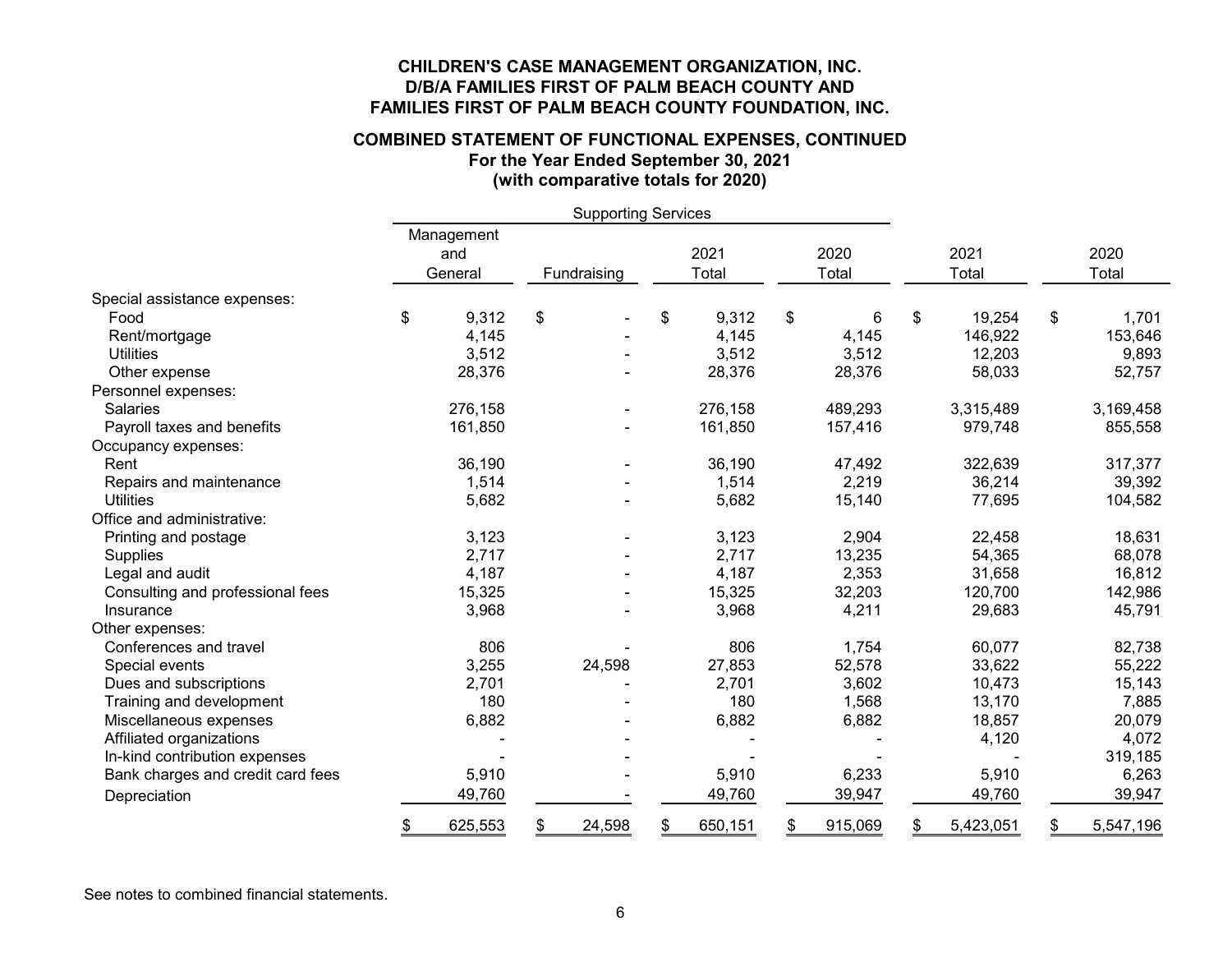## **(with comparative totals for 2020) COMBINED STATEMENT OF CASH FLOWS For the Year Ended September 30, 2021**

|                                                                 | 2021          | 2020 |            |  |
|-----------------------------------------------------------------|---------------|------|------------|--|
| Cash flows from operating activities:                           |               |      |            |  |
| Change in net assets                                            | \$<br>688,115 | \$   | 78,941     |  |
| Adjustments to reconcile change in net assets                   |               |      |            |  |
| to net cash provided by operating activities:                   |               |      |            |  |
| Depreciation and amortization                                   | 49,760        |      | 39,947     |  |
| Net realized and unrealized (gains) and losses                  | (54, 899)     |      | 1,140      |  |
| Conditional loan forgiveness - Paycheck Protection Program Ioan | (495, 897)    |      |            |  |
| Changes in operating assets and liabilities:                    |               |      |            |  |
| Program funds receivable                                        | (4,838)       |      | (86, 574)  |  |
| Prepaid expenses                                                | 41,766        |      | (7,620)    |  |
| Accounts payable and accrued expenses                           | 44,856        |      | (107, 563) |  |
| Deferred revenue                                                | 70,781        |      | 155,730    |  |
| Net cash provided by operating activities                       | 339,644       |      | 74,001     |  |
| Cash flows from investing activities:                           |               |      |            |  |
| Purchase of property and equipment                              | (21, 476)     |      | (97, 397)  |  |
| Sale (purchase) of investments, net                             | (351,228)     |      | 58,014     |  |
| Net cash used in investing activities                           | (372, 704)    |      | (39, 383)  |  |
| Cash flows from financing activities:                           |               |      |            |  |
| Proceeds from Paycheck Protection Program Ioan                  |               |      | 495,897    |  |
| Net cash provided by financing activities                       |               |      | 495,897    |  |
| Increase (decrease) in cash and cash equivalents                | (33,060)      |      | 530,515    |  |
| Cash and cash equivalents at beginning of year                  | 854,124       |      | 323,609    |  |
| Cash and cash equivalents at end of year                        | \$<br>821,064 | \$   | 854,124    |  |

See notes to combined financial statements.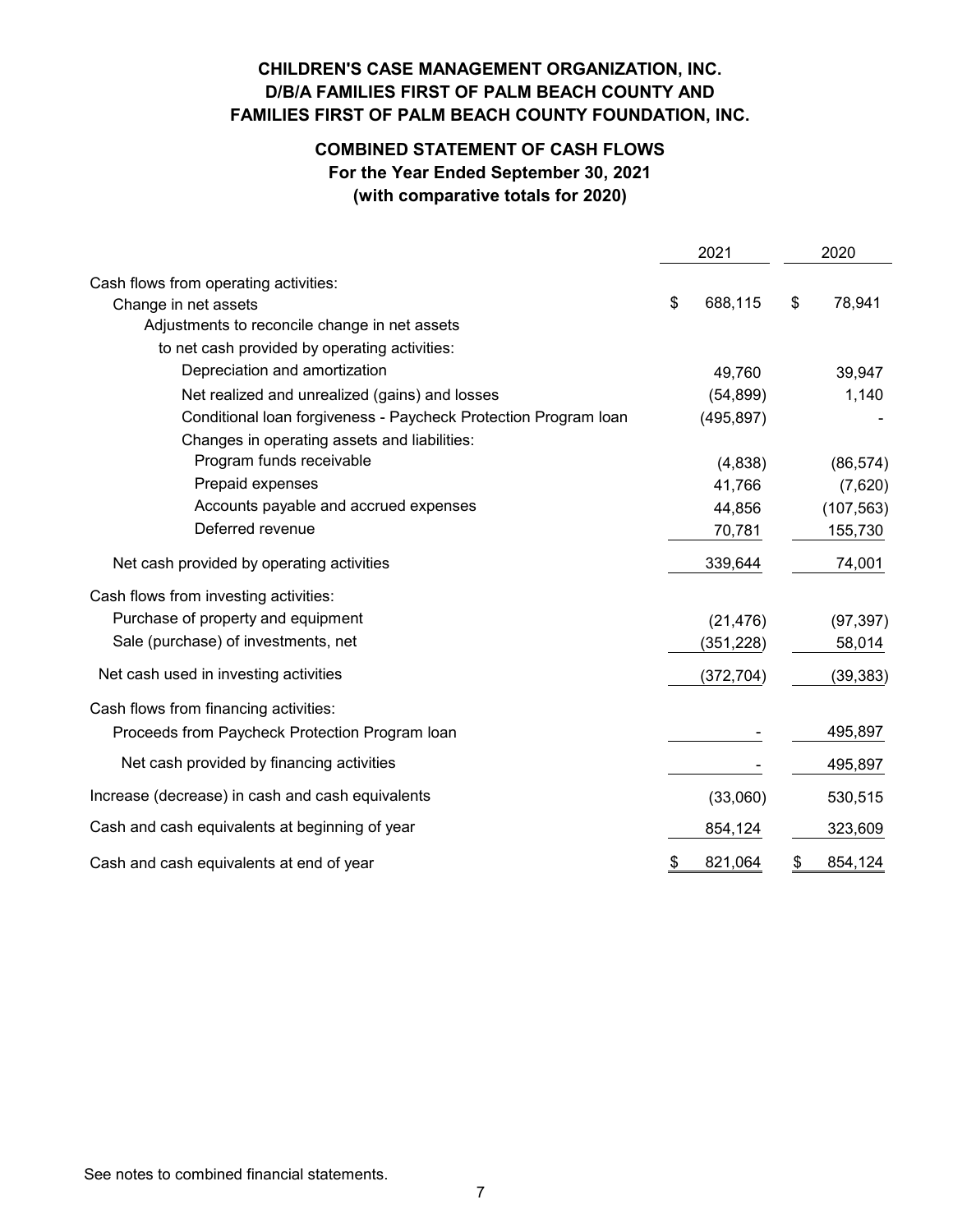## **NOTES TO COMBINED FINANCIAL STATEMENTS**

## **Note 1 – Nature of Activities and Summary of Significant Accounting Policies**

#### Nature of activities

Since 1990, Children's Case Management Organization, Inc. d/b/a Families First of Palm Beach County, a Florida non-profit corporation, has served over 48,700 children and families. The mission has been to advance the well-being of children and families through high-quality programs in prevention, early intervention, child development, behavioral health, education, and advocacy. Our focus is to prevent and mitigate the impact of trauma and toxic environmental stressors, which have lasting effects on learning, motivation and productivity. The agency's seven programs provide therapeutic interventions which result in emotional, social, physical and cognitive wellness, parenting education results in competent parenting, care coordination services increasing families' access to needed resources and, when needed, the provision of safe affordable housing resulting in the family's stabilization. The Organization's prevention and intervention services ensure that children become contributing, healthy adults, who nurture the next generation to accomplish the same.

The following are the programs:

- **Healthy Families Florida** is a nationally accredited family support and coaching program that helps parents provide the safe and stable environments children need for healthy growth and development. The program improves childhood outcomes and increases family self-sufficiency by empowering families through education and community support.
- **Child First** provides a professional team (developmental clinician and care coordinator) offering early childhood intervention services (dyadic therapy, parent education, advocacy and linkage to meet basic needs) to vulnerable families with children (birth to age six), experiencing trauma.
- **Infant Mental Health** is the developing capacity of the child from birth to three to experience, regulate (manage), and express emotions; from close and secure interpersonal relationships; and explore and master the environment and learn all in the context of family, community, and cultural expectations for young children.
- **Behavioral Health Services (BHS)** provides trauma informed therapeutic intervention services to high-risk children/youth (ages six through twenty-two) and their families.
- **Bridges to Success** provides intervention services and affordable safe housing for homeless children and families.
- **Kin Support Project** provides counseling support, education, advocacy and critical linkages to community resources (legal, health, basic needs, etc.) to vulnerable relative caregiver children and their families.
- **Targeted Outreach for Pregnant Women** (TOPWA) conducts street outreach to marginalized highrisk pregnant women providing education, advocacy and connection to appropriate health care resources and medical services.

In April 2012, Families First of Palm Beach County Foundation, Inc. (the Foundation) was created specifically to promote and support the mission, goals and activities of the Children's Case Management Organization, Inc. (the Corporation). The Corporation and the Foundation (combined hereinafter referred to as the Organization) are presented in these financials on a combined basis.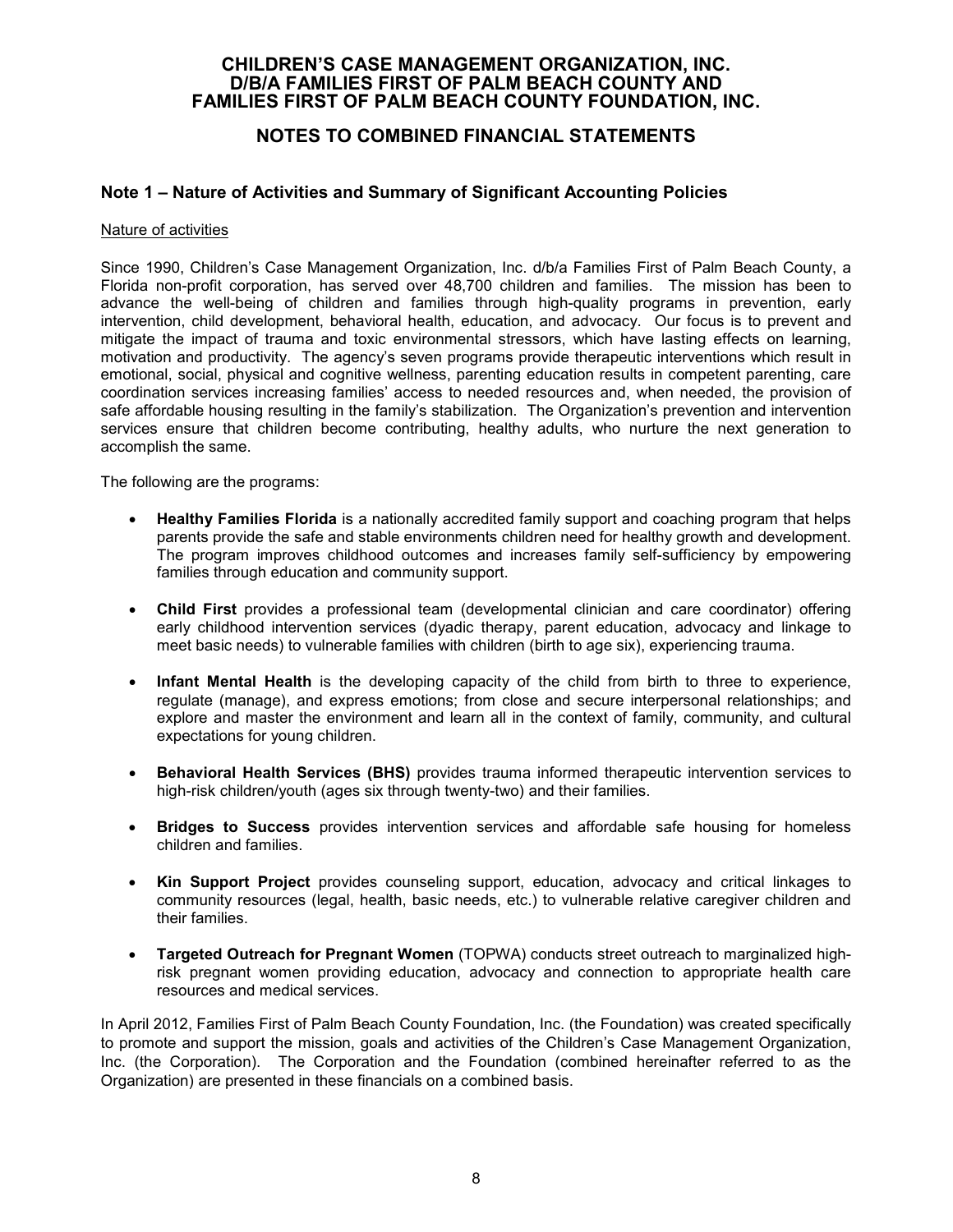## **NOTES TO COMBINED FINANCIAL STATEMENTS, CONTINUED**

#### **Note 1 – Nature of Activities and Summary of Significant Accounting Policies, Continued**

#### Principles of combination

The accompanying combined financial statements include the accounts of the Corporation and the Foundation. Intercompany transactions, balances, and profits are eliminated in the combined financial statements.

#### Basis of presentation

The accompanying combined financial statements are prepared on the accrual basis of accounting in conformity with accounting principles generally accepted in the United States (U.S. GAAP).

*Net assets without donor restrictions* – Net assets available for the support of the Organization's operations. The only limits on the use of these net assets are the broad limits resulting from the nature of the Organization, the environment in which it operates, the purpose specified in the corporate documents and its application for tax-exempt status, and any limits resulting from contractual arrangements with creditors or others that are entered into in the course of operations.

*Net assets with donor restrictions* – Net assets subject to donor-imposed stipulations that may or will be met either by actions of the Organization or the passage of time and net assets subject to donor-imposed stipulations to be maintained permanently by the Organization. Generally, the donors of these assets permit the Organization to use all or part of the earnings on related investments for general or specific purposes. The Organization's unspent contributions are included in this class if the donor limited their use, as are its donor-imposed endowment funds.

When a donor's restriction is satisfied either by using the resources in the manner specified by the donor or by the passage of time, the expiration of the restriction is reported in the combined financial statements by reclassifying the net assets from net assets with donor restrictions to net assets without donor restrictions.

Net assets restricted for acquisition of building or equipment (or less commonly the contribution of those assets directly) are reported as net assets with donor restrictions until the specified assets are placed in service by the Organization, unless the donor provided more specific directions about the period of its use.

#### Classification of transactions

All revenues and net gains are reported as increases in net assets without donor restrictions in the combined statement of activities unless the donor specified the use of the related resources for a particular purpose or in a future period. All expenses and net losses, other than losses on endowment investments, are reported as decreases in net assets without donor restrictions. Net gains on endowment investments increase net assets with donor restrictions, and net losses on endowment investments reduce that net asset class.

#### Revenue and support recognition

The Organization recognizes revenue from supporting activities in the period that the supporting activity is provided, and amounts received in advance are recorded as deferred revenue.

#### **Contributions**

Unconditional promises (contributions and grants) to give are recognized as contributions when the promise is received. Unconditional promises to give that are expected to be collected in less than one year are reported at net realizable value. Unconditional promises to give that are expected to be collected in more than one year are recorded at fair value at the date of promise. That fair value is computed using a present value technique applied to anticipated cash flows.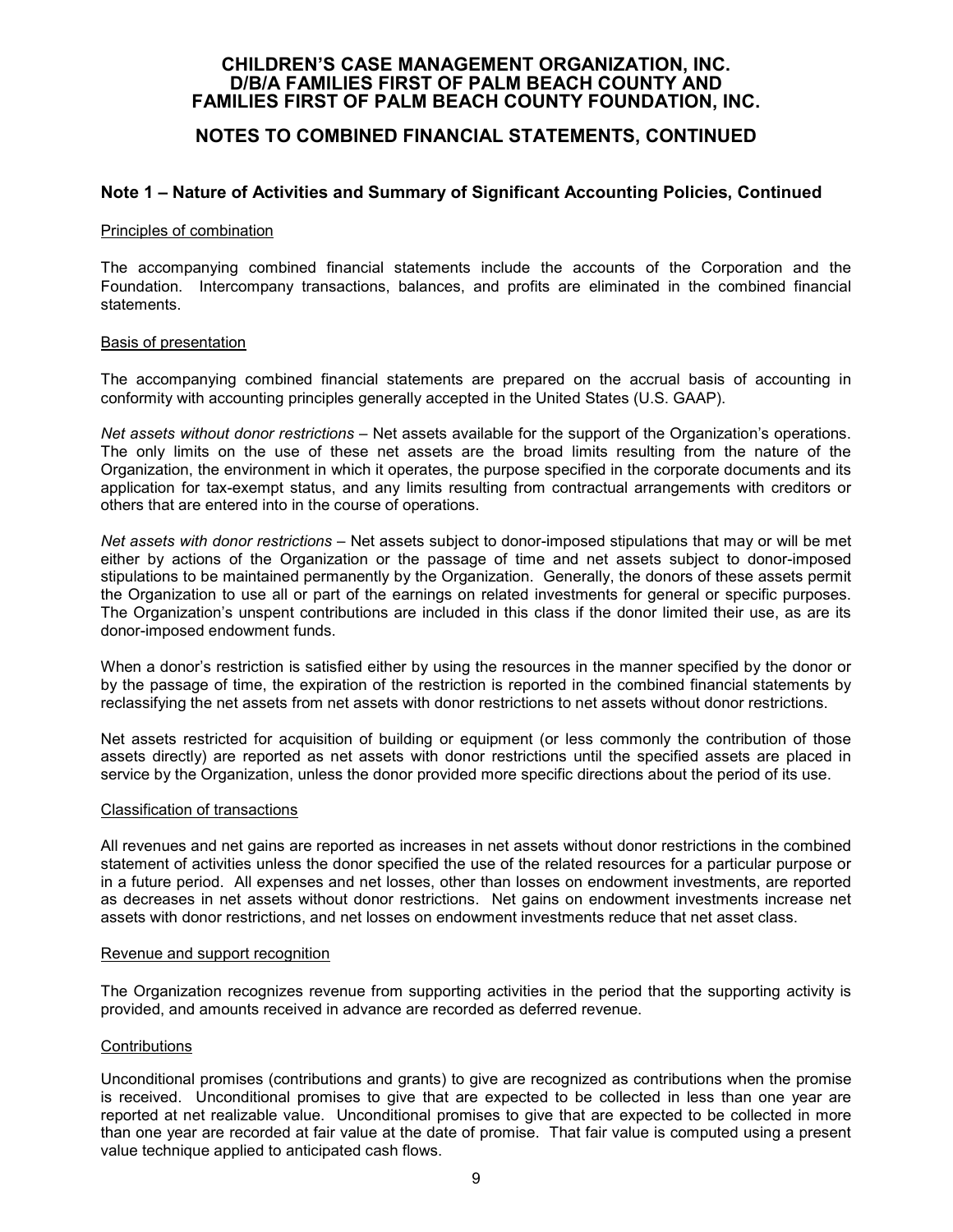## **NOTES TO COMBINED FINANCIAL STATEMENTS, CONTINUED**

### **Note 1 – Nature of Activities and Summary of Significant Accounting Policies, Continued**

#### Contributions, continued

Amortization of the resulting discount is recognized as additional contribution revenue. The allowance for uncollectible promises to give is determined based on management's evaluation of the collectability of individual promises. Promises that remain uncollected more than one year after their due dates are written off unless the donor indicates that payment is merely postponed.

The Organization reports non-cash contributions as without donor restricted net assets unless explicit donor stipulations specify how the donated assets must be used. Contributions of long-lived assets with explicit restrictions that specify how the assets are to be used and contributions of cash or other assets that must be used to acquire long-lived assets are reported as donor restricted contributions. Absent explicit donor stipulations about how long those long-lived assets must be maintained, the Organization reports expirations of donor restrictions when the donated or acquired long-lived assets are placed in service.

#### **Grants**

Resources from government grants and conditional promises to give, are recorded as revenue when the related costs are incurred. All other grants, unless restricted, are recorded as revenue when the grant is awarded.

#### Cash and cash equivalents

Cash and cash equivalents include non-interest bearing accounts, interest bearing accounts, and other highly liquid investments with an original maturity of three months or less. For the year ended September 30, 2021, there were no restricted cash balances with donor imposed restriction included in cash and cash equivalents.

#### Investments

Investments include a money market fund, equity funds and marketable securities, mutual funds, corporate bonds, fixed income funds, and a donor advised account. Investments, other than the donor advised account, are measured at fair value based on quoted market prices. The donor advised account is redeemable based on its net asset value (NAV). The resulting fair value is intended to represent a good faith approximation of the amount that the funds could reasonably expect to receive from the investment if the interest were sold at the time of valuation, based on information reasonably available to the manager at the time the valuation is made.

Investment income and realized gains and losses on investments are recognized upon realization. Unrealized gains and losses are recognized based on changes in fair values during the period. Net investment returns are reported in appropriate net asset classifications based upon the existence of donor restrictions, if any.

Investments are exposed to various risks such as interest rate risk, market risk, and credit risk. Due to the level of risk associated with certain investments, it is at least reasonably possible that changes in values of investments will occur in the near-term.

#### Property and equipment

Property and equipment is stated at cost if purchased or, if acquired by contribution, at the estimated fair market value on the date of contribution. The Organization's policy is to capitalize assets greater than \$2,500 at acquisition. The Organization provides for depreciation on property and equipment over the estimated useful lives of the related assets using the straight-line method ranging from 5 to 7 years.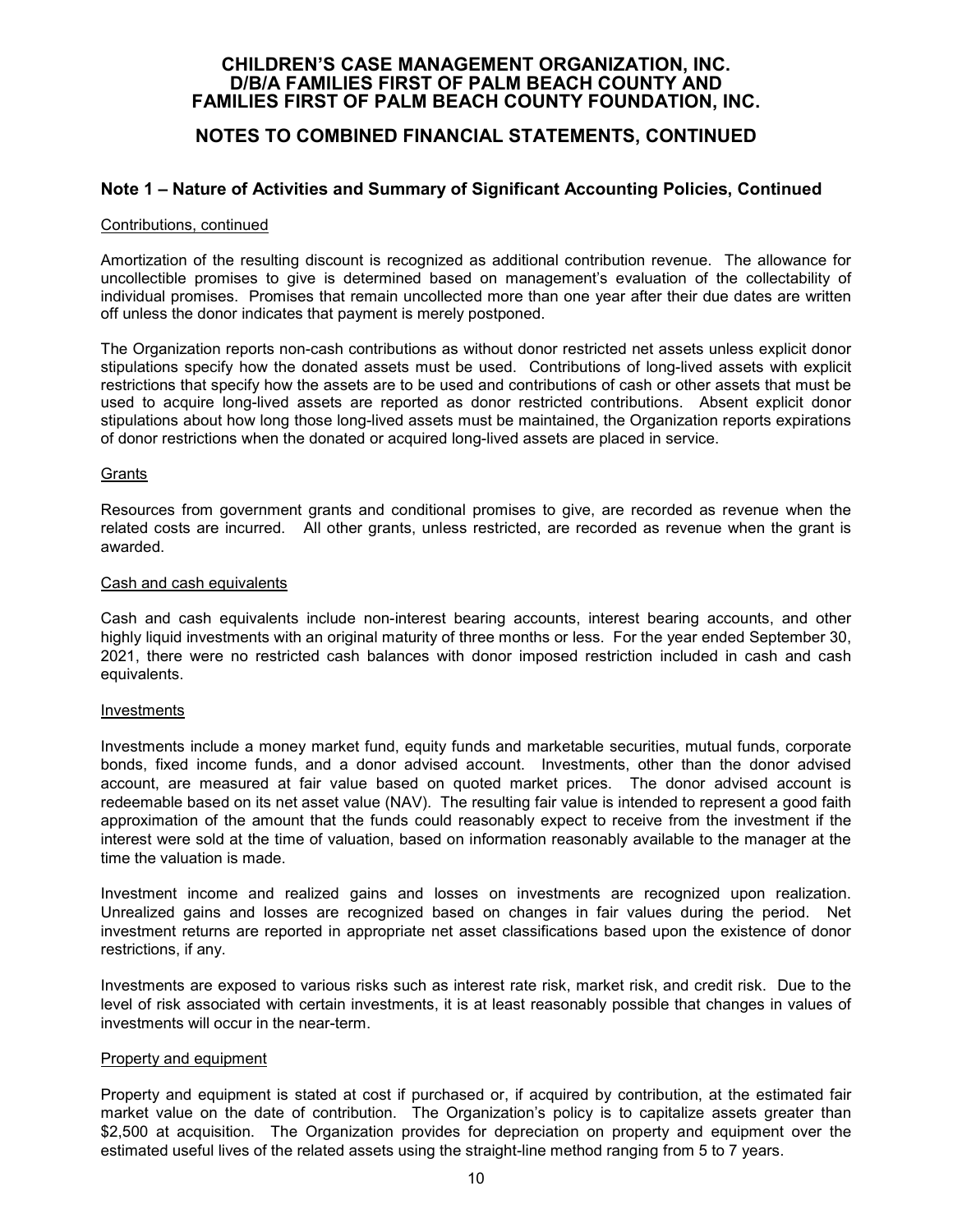## **NOTES TO COMBINED FINANCIAL STATEMENTS, CONTINUED**

### **Note 1 – Nature of Activities and Summary of Significant Accounting Policies, Continued**

#### Income taxes

The Organization has been recognized by the Internal Revenue Service (IRS) as exempt from federal income tax under the provisions of Section 501(c)(3) of the Internal Revenue Code (IRC). Accordingly, no provision for income taxes has been recorded in the combined financial statements. The Organization is required to operate in conformity with the provisions of the IRC to maintain its exempt status.

Management analyzes tax positions in jurisdictions where it is required to file income tax returns. Based on its evaluation, management did not identify any tax positions for which it is reasonably possible that the total amounts of unrecognized tax benefits will significantly increase or decrease. Interest and penalties attributable to income taxes, if any, are included in operating expenses. No such interest or penalties were recorded for the years 2021 or 2020. The Organization is no longer subject to income tax examinations for fiscal years prior to 2018.

#### Compensated absences

The Organization accrues vacation pay as a liability when benefits are earned by employees which occurs when (1) the employee has performed services that give rise to the vacation liability and (2) it is probable that the benefits will result in compensation in some manner such as in cash, termination payments or in time off, prior to retirement. The Organization allows employees to accumulate and carry over up to forty (40) hours of unused vacation leave.

#### Use of estimates

The preparation of financial statements in accordance with accounting principles generally accepted in the United States requires management to make estimates and assumptions that affect the reported amounts of revenue and expenses during the reporting period and the reported amounts of assets and liabilities and disclosures of contingent assets and liabilities at the date of the combined financial statements. On an ongoing basis, the Organization's management evaluates the estimates and assumptions based upon historical experience and various other factors and circumstances. The Organization's management believes that the estimates and assumptions are reasonable in the circumstances; however, the actual results could differ from those estimates.

#### Fair value disclosures

The combined financial statements provide for fair value disclosures for financial instruments for which it is practicable to estimate fair value. The fair value of the Organization's cash and cash equivalents, program funds receivable, and liabilities approximates their carrying value.

#### Functional allocation of expenses

The cost of providing the Organization's various programs and supporting services have been summarized on a functional basis in the accompanying combined statement of activities. Expenses that can be identified with a specific program or support service are charged directly to that program or support service. Costs common to multiple functions have been allocated among the various functions benefited using a reasonable allocation method that is consistently applied, as follows:

• All allowable costs are charged directly to programs, grants, activity, etc.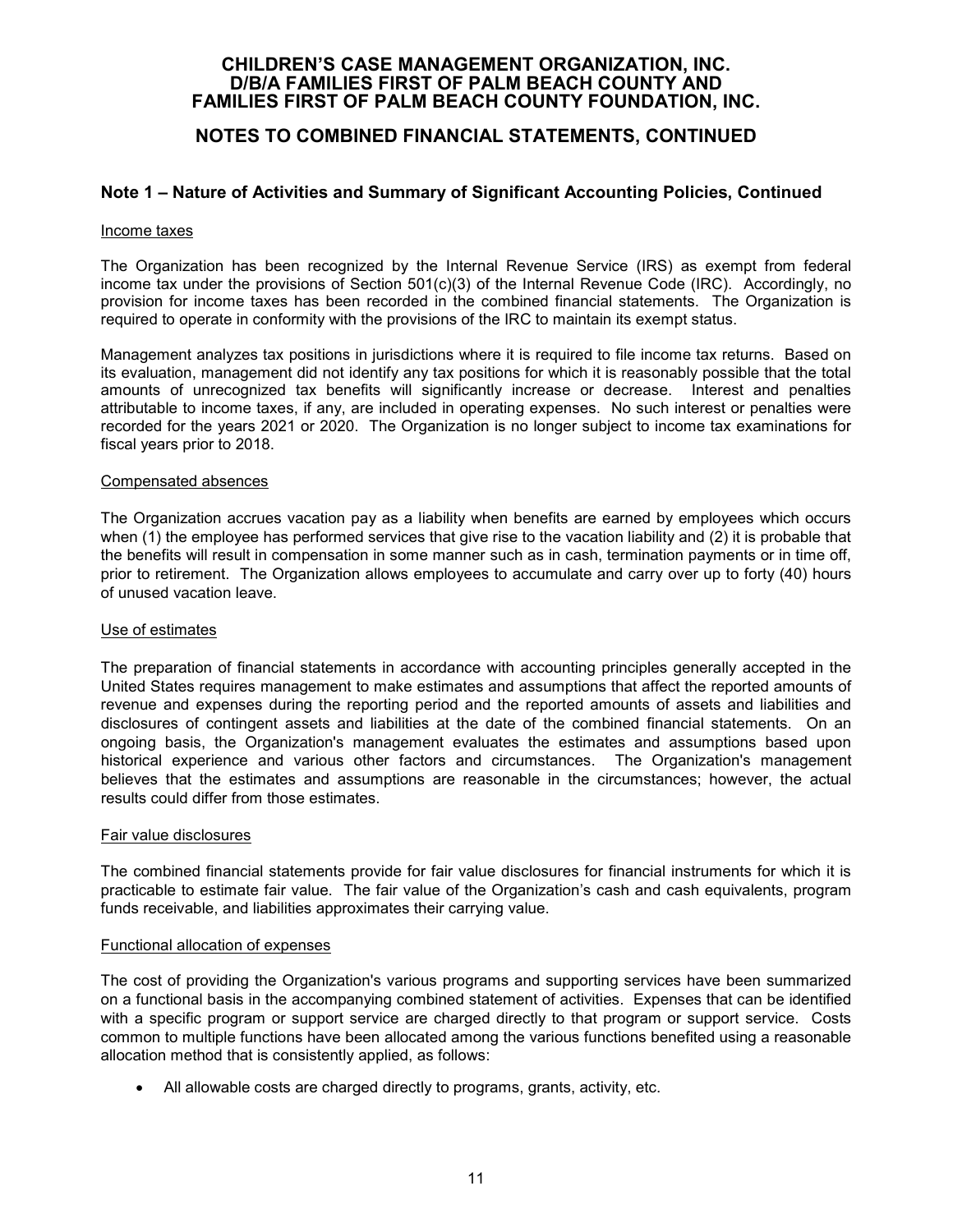## **NOTES TO COMBINED FINANCIAL STATEMENTS, CONTINUED**

## **Note 1 – Nature of Activities and Summary of Significant Accounting Policies, Continued**

#### Functional allocation of expenses, continued

- Allowable direct costs that can be identified to more than one program are prorated individually as direct costs using a base most appropriate to the particular cost being prorated.
- All other allowable general and administrative costs (costs that benefit all programs and cannot be identified to a specific program) are allocated to programs, grants, etc. using a base that results in an equitable distribution.

Management periodically evaluates the basis on which the costs are allocated when new space or programs are added. General and administrative expenses include those costs that are not directly identifiable with any specific program, but which provide for the overall support and direction of the Organization.

Fundraising costs are expensed as incurred, even though they may result in contributions received in future years. The Organization generally does not conduct its fundraising activities in conjunction with other activities. In the few cases in which it does, such as when the annual report or donor acknowledgements contain requests for contributions, joint costs have been allocated between fundraising and general and administrative expenses in accordance with standards for accounting for costs of activities that include fundraising. Additionally, advertising costs are expensed as incurred.

#### New accounting pronouncement

In February 2016, the FASB issued guidance on lease accounting. The new guidance will continue to classify leases as either finance or operating and will result in the lessee recording a right-of-use asset and a corresponding lease liability on its balance sheet, with classification affecting the presentation for annual periods beginning on or after December 15, 2022, and early adoption is permitted. A modified retrospective approach is required for all leases existing or entered into after the beginning of the earliest comparative period in the financial statements. Management evaluated the impact of this guidance on its financial statements and determined that the impact of this ASU will not be material to its financial statements.

## **Note 2 – Liquidity and Availability of Resources**

Financial assets available for general expenditure within one year of September 30, 2021 are as follows:

| Financial assets:                                                                                        |              |
|----------------------------------------------------------------------------------------------------------|--------------|
| Cash and cash equivalents                                                                                | 821,064<br>S |
| Investments                                                                                              | 1,258,118    |
| Program funds receivable                                                                                 | 501,685      |
| Total financial assets                                                                                   | 2,580,867    |
| Less financial assets held to meet donor-imposed restrictions:<br>Purpose-restricted net assets (Note 9) | (280,295)    |
| Less financial assets not available within one year:                                                     |              |
| Board-designated endowment fund (Note 9)                                                                 | (162,214)    |
| Amount available for general expenditures within one year                                                | 2.138.358    |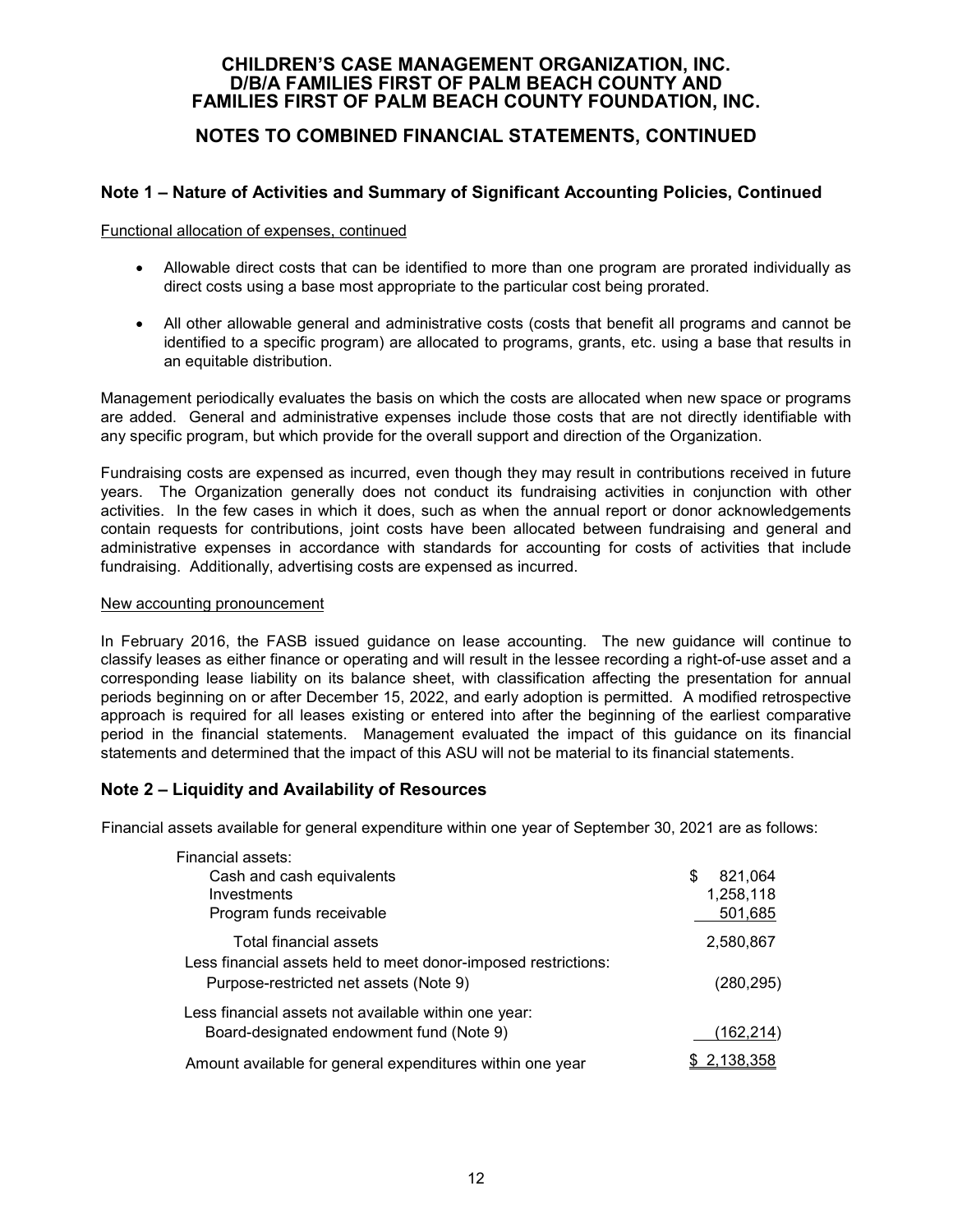## **NOTES TO COMBINED FINANCIAL STATEMENTS, CONTINUED**

### **Note 2 – Liquidity and Availability of Resources, Continued**

The above table reflects donor-restricted and any board-designated endowment funds as unavailable because it is the Organization's intention to invest those resources for the long-term support of the Organization's programs. However, in the case of need, the Board of Directors could appropriate resources from the donor restricted funds available or board-designated endowment funds, for general use. Note 10 provides more information about those funds and about the spending policies for all endowment funds.

As part of the Organization's liquidity management plan, the Organization invests cash in excess of daily requirements in cash equivalents and short-term investments.

### **Note 3 – Investments**

Investments at September 30, 2021 are summarized as follows:

| Equity funds and marketable securities | S | 299.215   |
|----------------------------------------|---|-----------|
| Money market fund                      |   | 122,501   |
| Fixed income funds                     |   | 238,530   |
| Corporate bonds                        |   | 51,716    |
| Mutual funds                           |   | 383,942   |
| Donor advised account                  |   | 162,214   |
| Total                                  |   | 1.258.118 |

### **Note 4 – Fair Value Measurements**

Accounting guidance establishes a fair value hierarchy that prioritizes the inputs to valuation techniques used to measure fair value. The hierarchy gives the highest priority to unadjusted quoted prices in active markets for identical assets or liabilities (Level 1 measurements) and the lowest priority to unobservable inputs (Level 3 measurements).

The three levels of the fair value hierarchy under ASC 820 are described below:

Level 1 – Quoted prices are available in active markets for identical investments as of the reporting date.

Level 2 – Quoted prices in markets that are not active or for which all significant inputs are observable, either directly or indirectly.

Level 3 – Pricing inputs are unobservable for the investment and include situations where there is little, if any, market activity for the investment. The inputs into the determination of the fair value require significant management judgment or estimation.

In certain cases, the inputs used to measure fair value may fall into different levels of fair value hierarchy. In such cases, an investment's level within the fair value hierarchy is based on the lowest level of input that is significant to the fair value measurement. The Organization's assessment of the significance of a particular input to the fair value measurement in its entirety requires judgment and considers factors specific to the investment.

Investments are measured at fair value. Accounting guidance provides for the use of NAV as a practical expedient for estimating the fair value of the fixed income funds and private funds. Accordingly, NAV reported by fund management is used to estimate the fair value of the Organization's interest.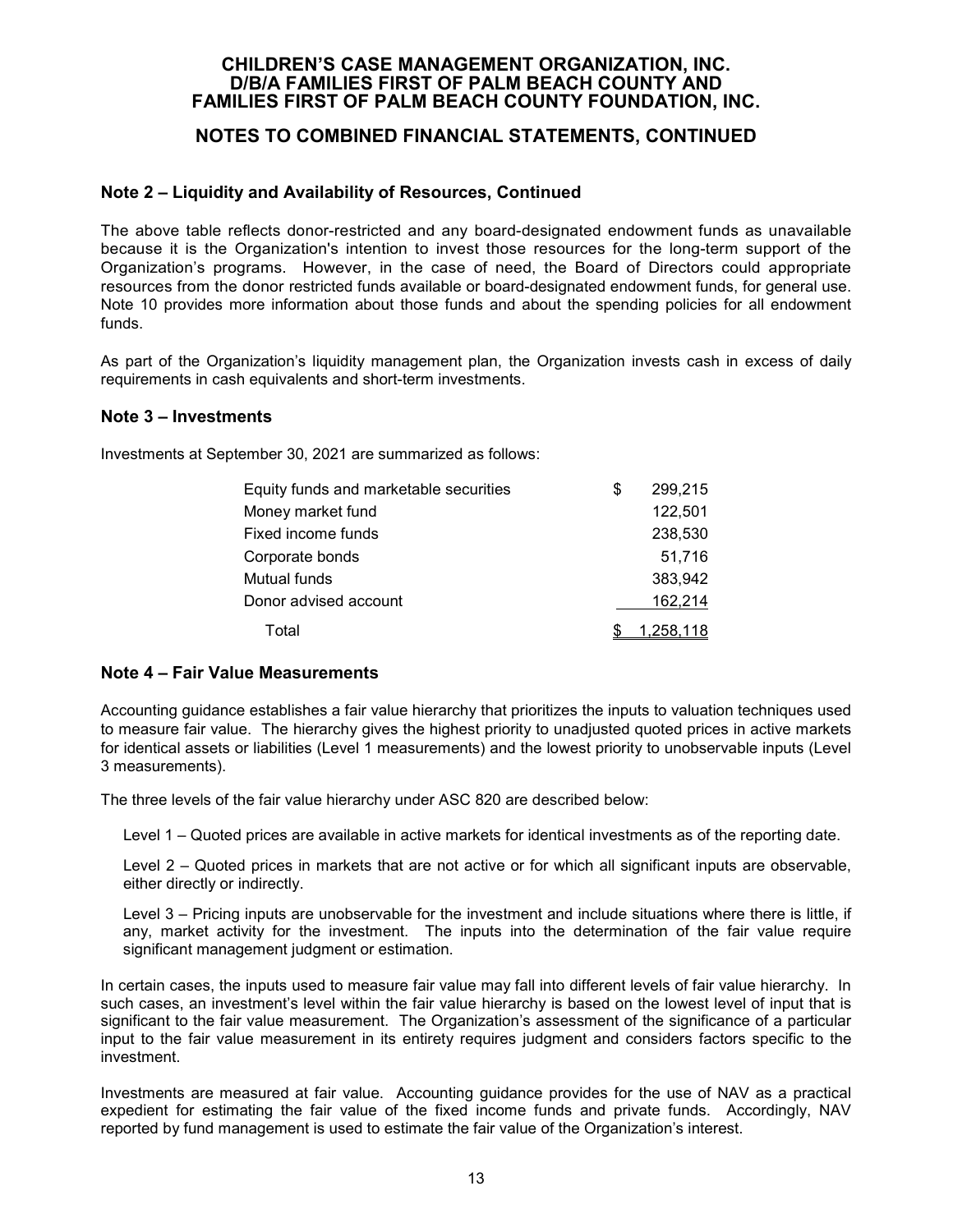## **NOTES TO COMBINED FINANCIAL STATEMENTS, CONTINUED**

### **Note 4 – Fair Value Measurements, Continued**

The following is a description of the valuation methodologies used for assets measured at fair value. There have been no significant changes in the methodologies used during the year ended September 30, 2021:

*Equity funds and marketable securities* – determined at the reported daily market value of the equity funds and marketable securities.

*Money market fund – i*nstitutional short-term investment vehicles valued daily with a NAV of \$1. NAV is the quoted price in an active market and, therefore, classified within Level 1 of the fair value hierarchy.

*Fixed income funds* - Fixed income securities are valued using methods, such as dealer quotes, available trade information, spreads, bids and offers provided by a pricing vendor.

*Corporate bonds* – corporate bonds are valued based on the last trade price of the fiscal year. When a bond has not been traded on the last day of the fiscal year, the price is obtained from an independent third party pricing company.

*Mutual funds* - Required to publish their daily NAV and to transact at that price. The mutual funds are deemed to be actively traded.

*Donor advised account* - The donor advised account with Community Foundation for Palm Beach and Martin Counties (Community Foundation) is valued at the NAV of the account at the end of the year.

The following table summarizes the Organization's determination of fair value as of September 30, 2021 on the following financial assets using these input levels that are measured at fair value on a recurring basis:

|                                        | Fair Value Measurements as of September 30, 2021 |         |         |                 |  |  |
|----------------------------------------|--------------------------------------------------|---------|---------|-----------------|--|--|
|                                        |                                                  |         |         | Fair Value      |  |  |
|                                        | Level 1                                          | Level 2 | Level 3 | Total           |  |  |
| Investments:                           |                                                  |         |         |                 |  |  |
| Equity funds and marketable securities | 299,215<br>\$.                                   | \$      | \$      | \$<br>299,215   |  |  |
| Money market fund                      | 122,501                                          |         |         | 122,501         |  |  |
| Fixed income funds                     | 238,530                                          |         |         | 238,530         |  |  |
| Corporate bonds                        | 51,716                                           |         |         | 51,716          |  |  |
| Mutual funds                           | 383,942                                          |         |         | 383,942         |  |  |
| Subtotal                               | 1,095,904                                        |         |         | 1,095,904       |  |  |
| Donor advised account                  |                                                  |         | 162,214 | 162,214         |  |  |
| Total investments                      | 1.095.904                                        |         | 162,214 | <u>.258,118</u> |  |  |

The following is a schedule of Level 3 investment activity, which is comprised of funds with the Community Foundation, for the year ended September 30, 2021 measured on a recurring basis using significant unobservable inputs: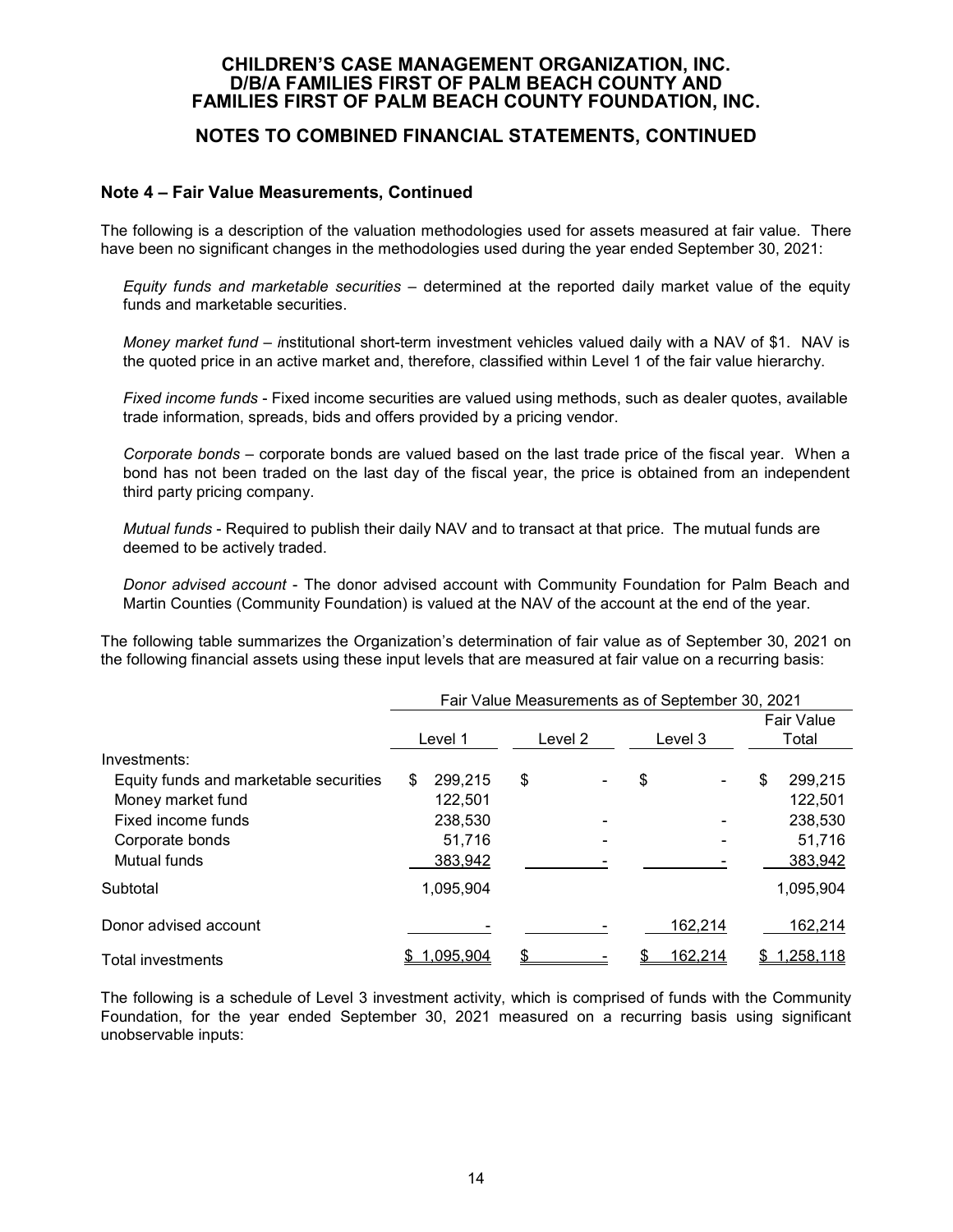## **NOTES TO COMBINED FINANCIAL STATEMENTS, CONTINUED**

Donor Advised

### **Note 4 – Fair Value Measurements, Continued**

|                                  |   | Donor Advised<br>Account |
|----------------------------------|---|--------------------------|
| Balance as of October 1, 2020    | S | 128,036                  |
| Net investment return            |   | 34.572                   |
| Fees                             |   | (394)                    |
| Balance as of September 30, 2021 |   | 162,214                  |

## **Note 5 – Program Funds Receivable**

Program funds receivable are collectible in less than one year and consist of the following at September 30, 2021:

| Children's Services Council          | \$. | 235.460 |
|--------------------------------------|-----|---------|
| Ounce of Prevention Fund             |     | 103.720 |
| The Florida Department of Health     |     | 69.636  |
| School District of Palm Beach County |     | 45.385  |
| Other                                |     | 47.484  |
| Total                                |     | 501,685 |

## **Note 6 – Property and Equipment**

The following is a summary of property and equipment as of September 30, 2021:

| Computer equipment            | 484.823<br>\$ |
|-------------------------------|---------------|
| Office equipment              | 150.058       |
| Furniture and fixtures        | 19,575        |
| Subtotal                      | 654.456       |
| Less accumulated depreciation | 543,864       |
| Property and equipment, net   | 110.592       |

Depreciation expense for the year ended September 30, 2021 amounted to \$49,760.

## **Note 7 – Long-term Debt**

During April 2020, the Organization applied for and received a loan from an unrelated third party lender pursuant to the Paycheck Protection Program (the PPP) under the Coronavirus Aid, Relief and Economic Security Act (the CARES Act), enacted March 27, 2020, in the principal amount of \$495,897. The PPP Loan to the Organization was included in long-term debt in the combined statement of financial position at September 30, 2020.

The PPP Loan, which was in the form of a promissory note (the Note) issued by the Organization, maturing two years from the date of funding (April 16, 2022) and bearing interest at a rate of 1.00% per annum, payable monthly, commencing approximately six months from issuance. Proceeds were used for designated expenses, including certain payroll costs, group health care benefits and other permitted payroll related expenses.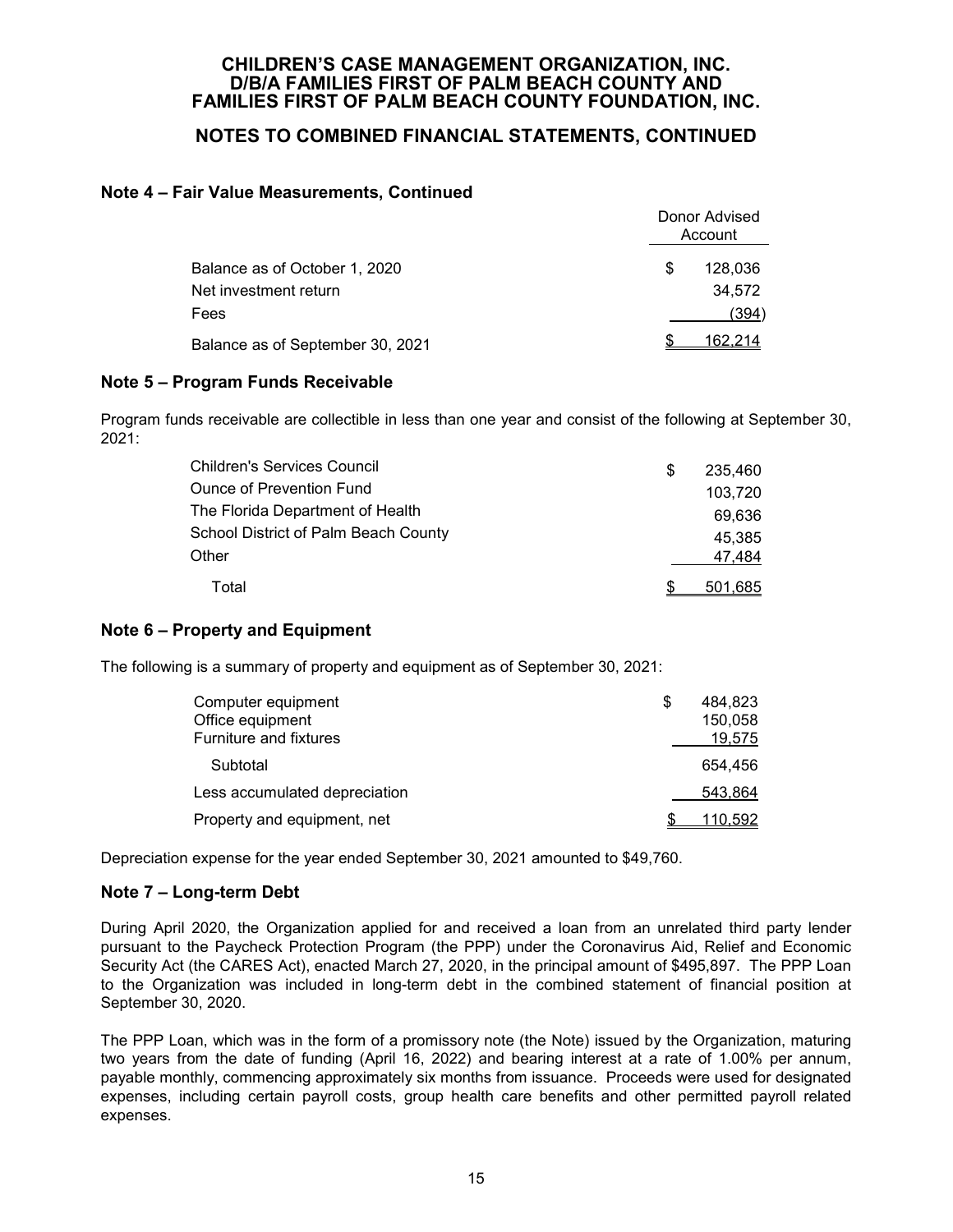## **NOTES TO COMBINED FINANCIAL STATEMENTS, CONTINUED**

### **Note 7 – Long-term Debt, Continued**

The Organization received a letter from the U.S. Small Business Administration (SBA) confirming that on August 27, 2021 the Organization's PPP Loan in the amount of \$495,897 was forgiven and paid in full, and the SBA also paid interest accrued on the principal amount. The Organization reported the loan as conditionally forgiven in the combined statement of activities for the year ended September 30, 2021.

### **Note 8 – Lease Commitment**

The Organization conducts its community service programs from facilities it leases in West Palm Beach, Belle Glade, and Wellington. The lease for the main offices in West Palm Beach is for 60 months and expires September 30, 2023. The Organization leases the facility in Belle Glade on a month-to-month basis. The Organization also has a three-year lease for the Wellington facility; which expires on August 31, 2023. In addition, the Organization leases office equipment at \$1,599 per month through September 30, 2023. Total rent and equipment lease expenses for the year ended September 30, 2021 was \$322,639.

Minimum future rental payments due under these leases as of September 30, 2021 are as follows:

| Year Ending September 30, | Amount |                    |  |
|---------------------------|--------|--------------------|--|
| 2022<br>2023              |        | 352,863<br>361,416 |  |
|                           |        | /14.279            |  |

### **Note 9 – Net Assets with Donor Restrictions**

At September 30, 2021, net assets with donor restrictions are restricted for the following purposes or periods:

| Purpose and time restricted:                 |   |         |
|----------------------------------------------|---|---------|
| Seasons to Share                             | S | 31,403  |
| <b>Behavioral Health Services</b>            |   | 67,236  |
| Targeted Outreach for Pregnant Women         |   | 108,239 |
| Child First and other                        |   | 73,417  |
| Total purpose and time restricted net assets |   | 280,295 |
| Perpetual in nature:                         |   |         |
| <b>Community Foundation</b>                  |   | 162,214 |
| Total net assets with donor restrictions     |   | 442.509 |

Net assets are released from donor restrictions by incurring costs or expenses fulfilling the purpose of the restriction or by the occurrence of events as specified by the donors.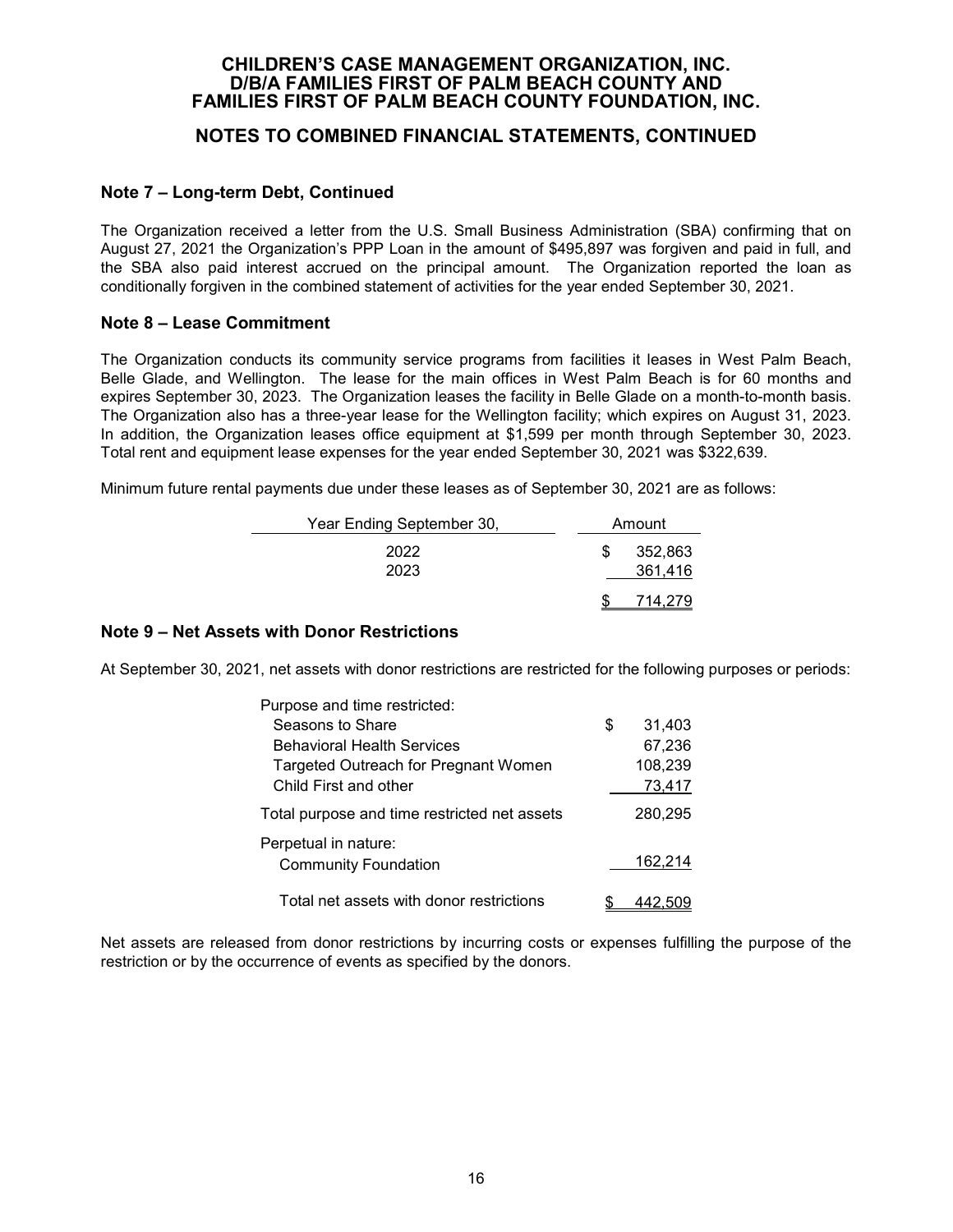## **NOTES TO COMBINED FINANCIAL STATEMENTS, CONTINUED**

### **Note 9 – Net Assets with Donor Restrictions, Continued**

Net assets were used in accordance with donor-imposed restrictions during the year ended September 30, 2021 for the following purposes:

| Purpose of restriction:                     |   |           |
|---------------------------------------------|---|-----------|
| <b>Healthy Families Florida</b>             | S | 2,104,922 |
| <b>Child First</b>                          |   | 989,689   |
| <b>Behavioral Health Services</b>           |   | 860,990   |
| <b>Targeted Outreach for Pregnant Women</b> |   | 388,565   |
| <b>Bridges to Success</b>                   |   | 347,851   |
| Kin Support Project                         |   | 249,447   |
| Other                                       |   | 15,670    |
| Total net assets released from restrictions |   | 4.957.134 |

### **Note 10 – Endowment**

The Organization's endowment was established in May 2013 and consists of a fund held by the Community Foundation whose investment guidelines are used to govern the investment decisions of the endowed funds. As required by accounting principles generally accepted in the United States of America, net assets associated with endowment funds are classified and reported based on the existence or absence of donorimposed restrictions.

#### Funds with deficiencies

From time to time, the fair value of assets associated with individual donor-restricted and Board designated endowments may fall below the level that the donor or Board requires the Organization to retain as a fund of perpetual duration. There were no such funds with deficiencies as of September 30, 2021.

#### Return objectives and risk parameters

The Community Foundation has investment and spending guidelines for endowment assets that attempt to provide a predictable stream of funding to specified programs supported by its endowment while seeking to maintain purchasing power of the assets. Under these guidelines, the assets are invested in a manner that is intended to produce results that exceed the price and yield results of multiple benchmarks based on the type of investment, while assuming a moderate level of investment risk.

#### Strategies employed to achieve objectives

To satisfy its long-term rate-of-return objectives, the Organization relies the Community Foundation's guidelines for investment making decisions implementing a total return strategy in which investment returns are achieved through both capital appreciation (realized and unrealized) and current yield (interest and dividends). The Community Foundation targets a diversified allocation of the investments to achieve its longterm return objectives within prudent risk constraints.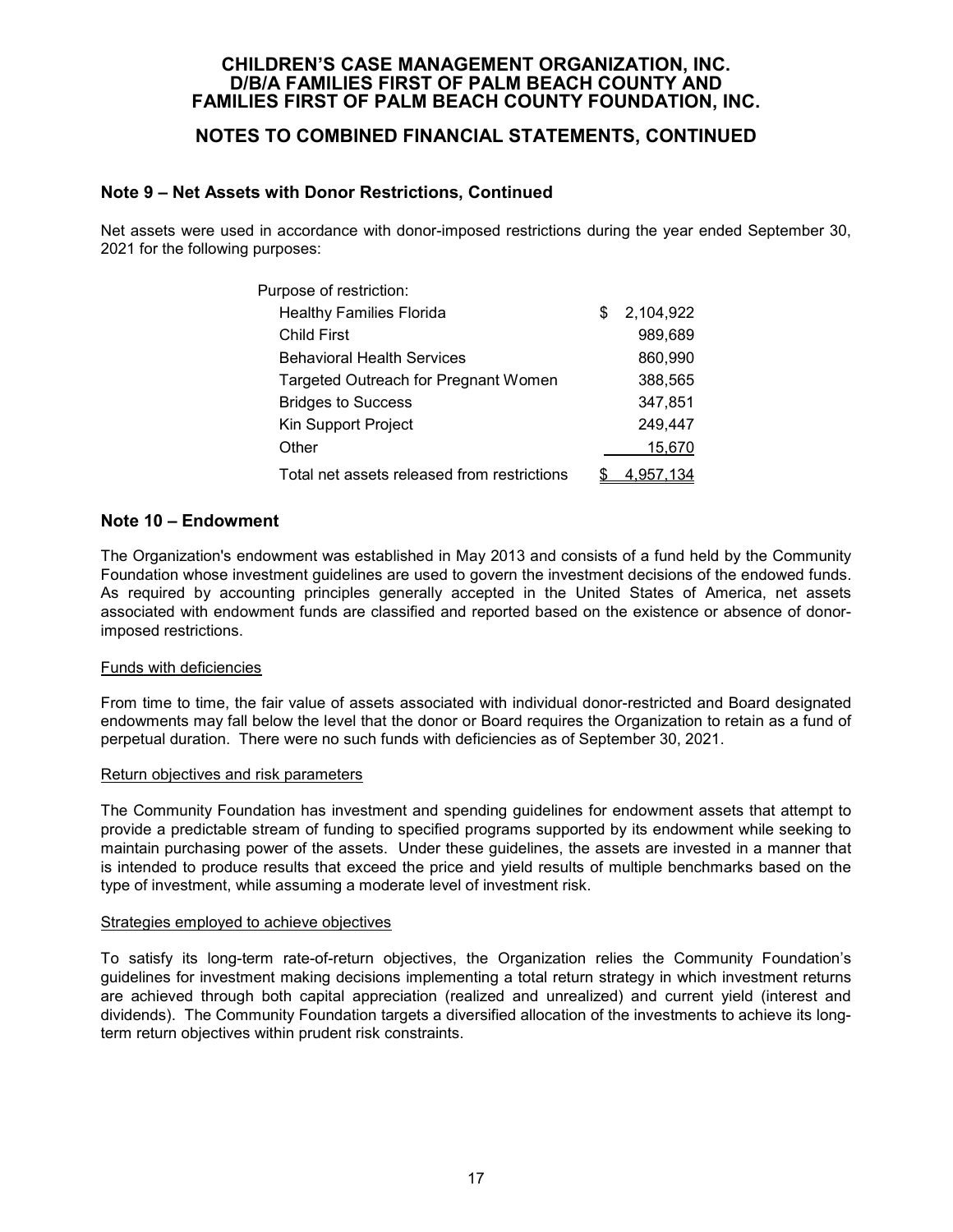## **NOTES TO COMBINED FINANCIAL STATEMENTS, CONTINUED**

## **Note 10 – Endowment, Continued**

Strategies employed to achieve objectives, continued

Changes in endowment net assets for the year ended September 30, 2021 are presented as follows:

|                                                                               | Total |            |  |  |  |
|-------------------------------------------------------------------------------|-------|------------|--|--|--|
| Endowment net assets, October 1, 2020                                         | S     | 457.724    |  |  |  |
| Activities during the year ended September 30, 2021:<br>Net investment return |       | 143.171    |  |  |  |
| Contributions                                                                 |       | 207,503    |  |  |  |
| Appropriations for endowment expenditures                                     |       | (153, 311) |  |  |  |
| Endowment net assets, September 30, 2021                                      |       | 655.087    |  |  |  |

### **Note 11 – Pension Plan**

The Organization maintains a defined contribution pension plan that covers effectively all employees. Organization contributions to the Plan for the year ended September 30, 2021 totaled \$148,605.

## **Note 12 – Contingencies**

The Organization receives financial assistance from a local special district and other local governmental agencies in the form of grants. These activities are subject to audit by agents of the funding authority, the purpose of which is to ensure compliance with conditions precedent to providing such funds. Management believes that the liability, if any, for any reimbursement which may arise as the result of audits would not be material. The Organization is subject to certain risks arising out of the ordinary course of business. It is the Organization's policy to record the expense and associated liability whenever a loss becomes probable and estimable. Management does not believe it has any material loss contingency exposure at September 30, 2021.

### **Note 13 – Concentration of Credit Risk**

Financial instruments which potentially subject the Organization to concentrations of credit risk consist principally of cash and cash equivalents. The Organization maintains its cash and cash equivalents in various bank deposit accounts which, at times, may exceed federally insured limits. Cash and cash equivalents exceeded the FDIC insured limit by \$525,650, at September 30, 2021. The Organization has not experienced any losses in such accounts.

## **Note 14 – Significant Uncertainty – Impact of COVID-19**

On January 30, 2020, the World Health Organization (WHO) announced a global health emergency because of a new strain of coronavirus (the COVID-19 outbreak) and the risks to the international community as the virus spreads globally beyond its point of origin. In March 2020, the WHO classified the COVID-19 outbreak as a pandemic, based on the rapid increase in exposure globally.

As a result of worldwide reporting of COVID-19 infections, certain national, state, and local governmental authorities issued stay-at-home orders, proclamations and/or directives aimed at minimizing the spread of COVID-19. Additionally, more restrictive proclamations and/or directives may be issued in the future which could disrupt certain Organization internal operations, communications, activities, and administrative operations.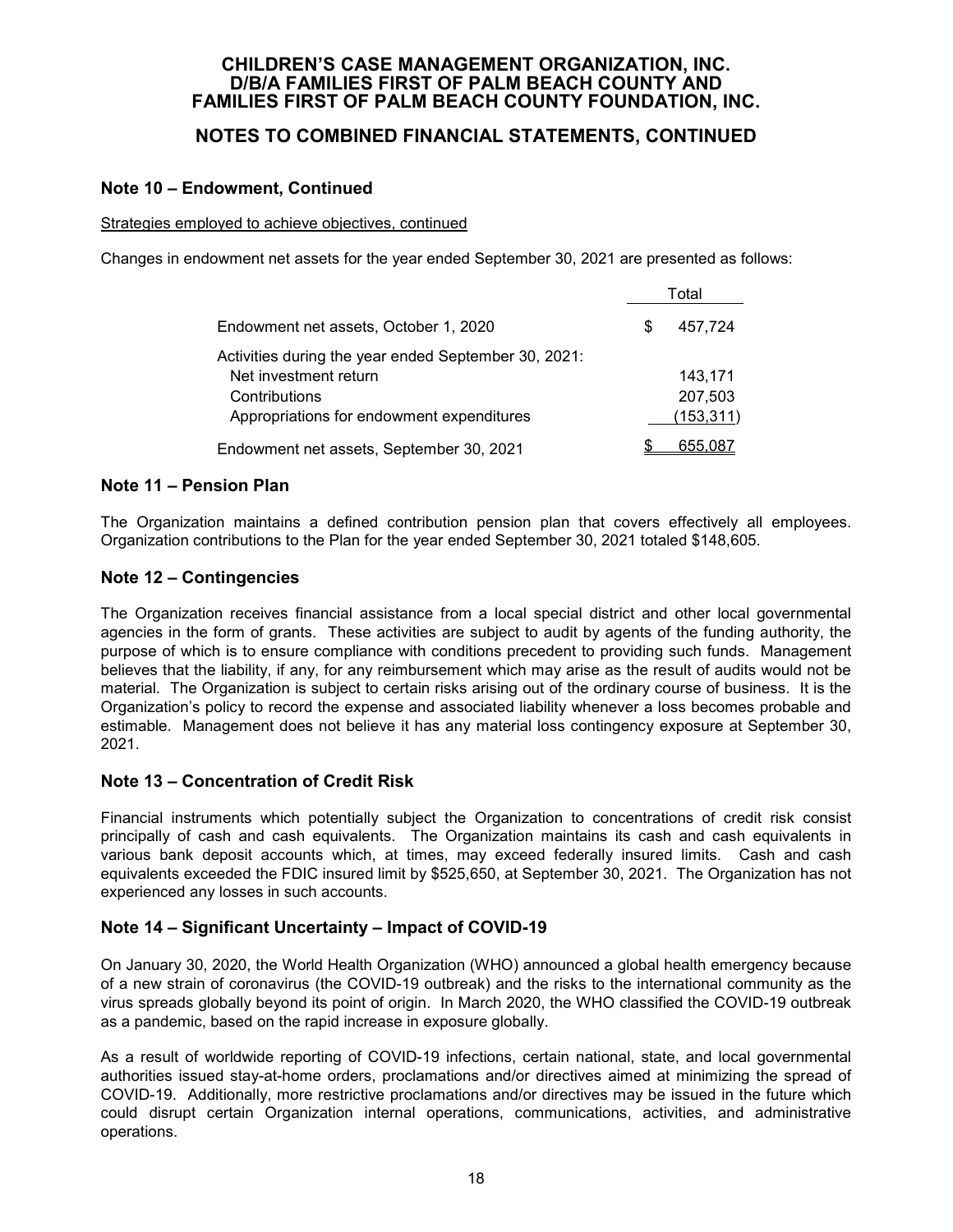## **NOTES TO COMBINED FINANCIAL STATEMENTS, CONTINUED**

### **Note 14 – Significant Uncertainty – Impact of COVID-19, Continued**

In addition to implementing protective guidelines and protocols approved by the Board of Directors, the Organization considered and implemented preventative and protection measures recommended by the Centers for Disease Control and Prevention (CDC), a United States federal agency under the Department of Health. These protocols are aimed at providing a safe environment for in-person learning activities during the course of the COVID-19 pandemic.

The ultimate impact of the COVID-19 pandemic on the Organization's operations is unknown and will depend on future developments, which are highly uncertain and cannot be predicted with confidence, including the duration of the COVID-19 outbreak, new information which may emerge concerning the severity of the COVID-19 pandemic, and any additional preventative and protective actions that governments, or the Organization, may direct, which may result in an extended period of operational disruption. Any resulting financial impact cannot be reasonably estimated at this time but could be anticipated to have a material adverse impact on the Organization's business operations, financial position, and results of operations for fiscal year 2022.

### **Note 15 – Subsequent Events**

Management evaluated activity of the Organization subsequent to September 30, 2021 through December 13, 2021, the date the combined financial statements were available to be issued, for events that require recognition in the combined financial statements or disclosure in the notes thereto.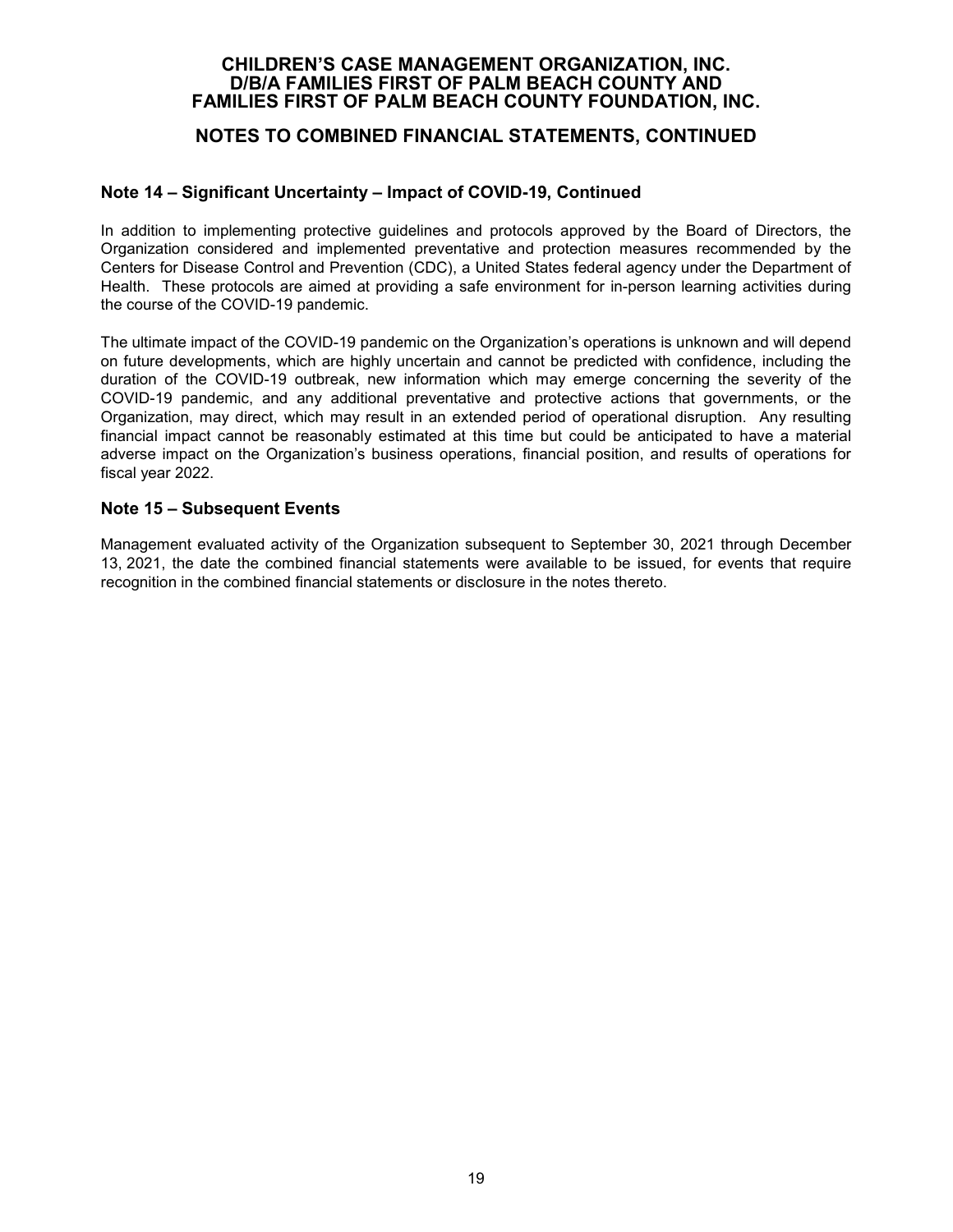

### **Independent Auditors' Report on Internal Control Over Financial Reporting and on Compliance and Other Matters Based on an Audit of Financial Statements Performed In Accordance With** *Government Auditing Standards*

To the Boards of Directors of Children's Case Management Organization, Inc. d/b/a Families First of Palm Beach County and Family First of Palm Beach County Foundation, Inc. West Palm Beach, Florida

We have audited, in accordance with the auditing standards generally accepted in the United States of America and the standards applicable to financial audits contained in *Government Auditing Standards* issued by the Comptroller General of the United States, the combined financial statements of Children's Case Management Organization, Inc. d/b/a Families First of Palm Beach County and Families First of Palm Beach County Foundation, Inc. (combined, the Organization), which comprise the combined statement of financial position as of September 30, 2021, and the related combined statements of activities, functional expenses and cash flows for the year then ended, and the related notes to the combined financial statements, and have issued our report thereon dated December 13, 2021.

## **Internal Control Over Financial Reporting**

In planning and performing our audit of the combined financial statements, we considered the Organization's internal control over financial reporting (internal control) to determine the audit procedures that are appropriate in the circumstances for the purpose of expressing our opinion on the combined financial statements, but not for the purpose of expressing an opinion on the effectiveness of the Organization's internal control. Accordingly, we do not express an opinion on the effectiveness of the Organization's internal control.

A *deficiency in internal control* exists when the design or operation of a control does not allow management or employees, in the normal course of performing their assigned functions, to prevent, or detect and correct, misstatements on a timely basis. A material weakness is a deficiency, or a combination of deficiencies, in internal control, such that there is a reasonable possibility that a material misstatement of the entity's financial statements will not be prevented, or detected and corrected on a timely basis. A *significant deficiency* is a deficiency, or a combination of deficiencies, in internal control that is less severe than a material weakness, yet important enough to merit attention by those charged with governance.

Our consideration of internal control was for the limited purpose described in the first paragraph of this section and was not designed to identify all deficiencies in internal control that might be material weaknesses or significant deficiencies. Given these limitations, during our audit we did not identify any deficiencies in internal control that we consider to be material weaknesses. However, material weaknesses may exist that have not been identified.

**ESPERANTE CORPORATE CENTER | THE PLAZA AT LAS OLAS** West Palm Beach, FL 33401 | Fort Lauderdale, FL 33301 P 561.798.9988 F 561.798.4053 P 954.333.0001 F 954.765.0719 TOLL FREE 866.558.7816 | www.templetonco.com

222 Lakeview Avenue, Suite 1200 301 East Las Olas Boulevard, Suite 800

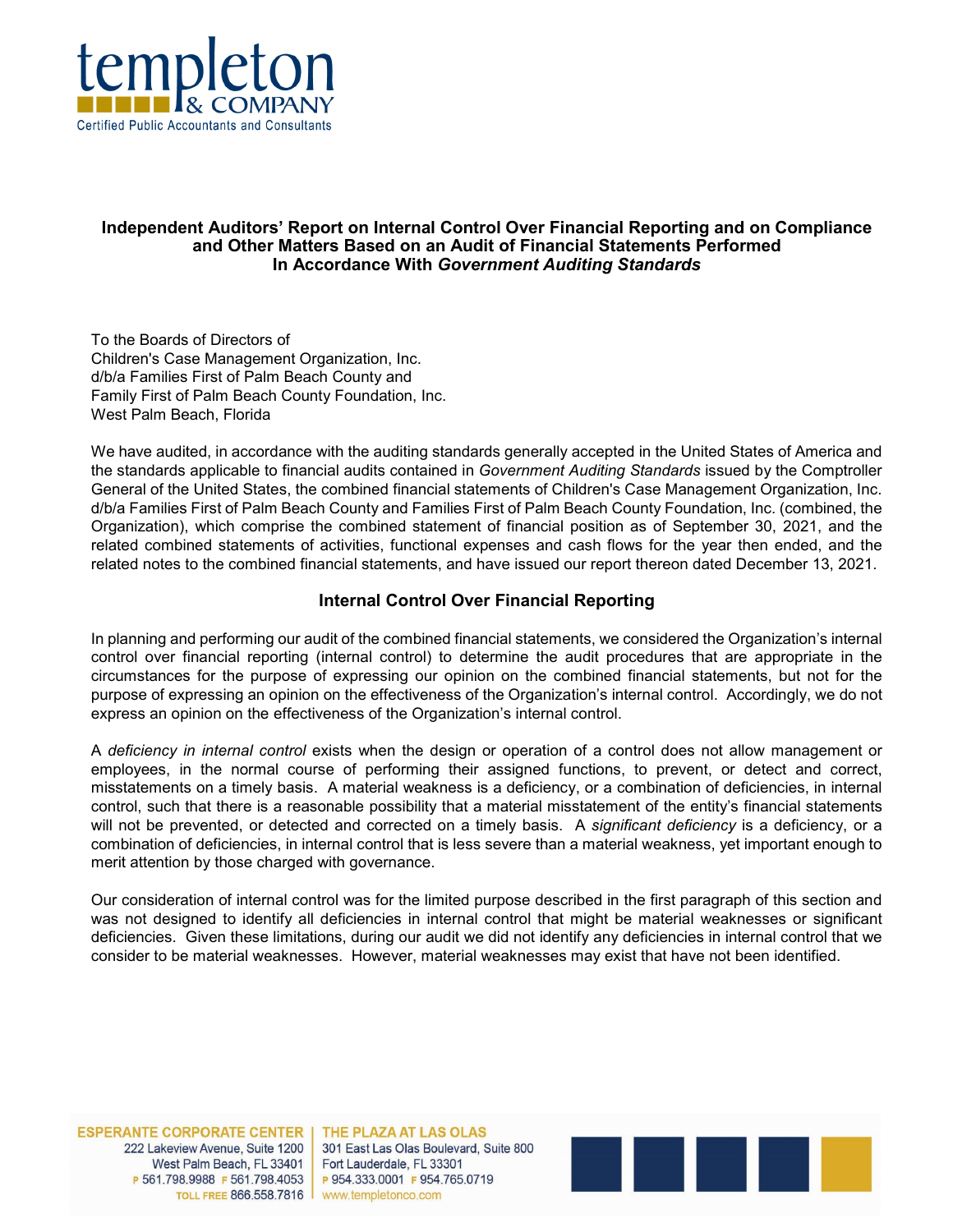#### **Compliance and Other Matters**

As part of obtaining reasonable assurance about whether the Organization's combined financial statements are free from material misstatement, we performed tests of its compliance with certain provisions of laws, regulations, contracts, and grant agreements, noncompliance with which could have a direct and material effect on the determination of financial statement amounts. However, providing an opinion on compliance with those provisions was not an objective of our audit, and accordingly, we do not express such an opinion. The results of our tests disclosed no instances of noncompliance or other matters that are required to be reported under *Government Auditing Standards*.

#### **Purpose of this Report**

The purpose of this report is solely to describe the scope of our testing of internal control and compliance and the results of that testing, and not to provide an opinion on the effectiveness of the Organization's internal control or on compliance. This report is an integral part of an audit performed in accordance with *Government Auditing Standards* in considering the Organization's internal control and compliance. Accordingly, this communication is not suitable for any other purpose.

Sempleton & Company, LLP

West Palm Beach, Florida December 13, 2021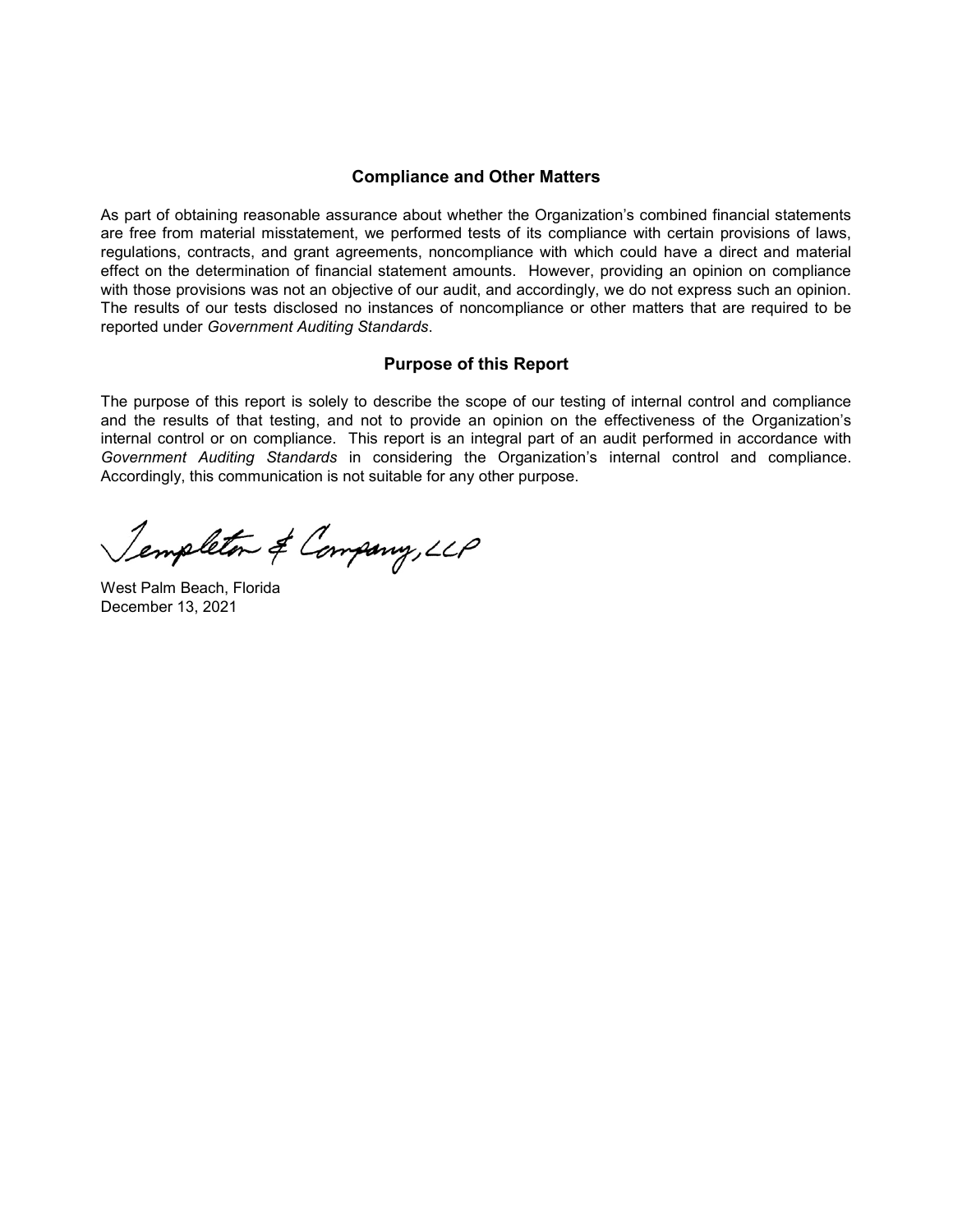# **COMBINING INFORMATION**

 $\hat{\mathcal{N}}$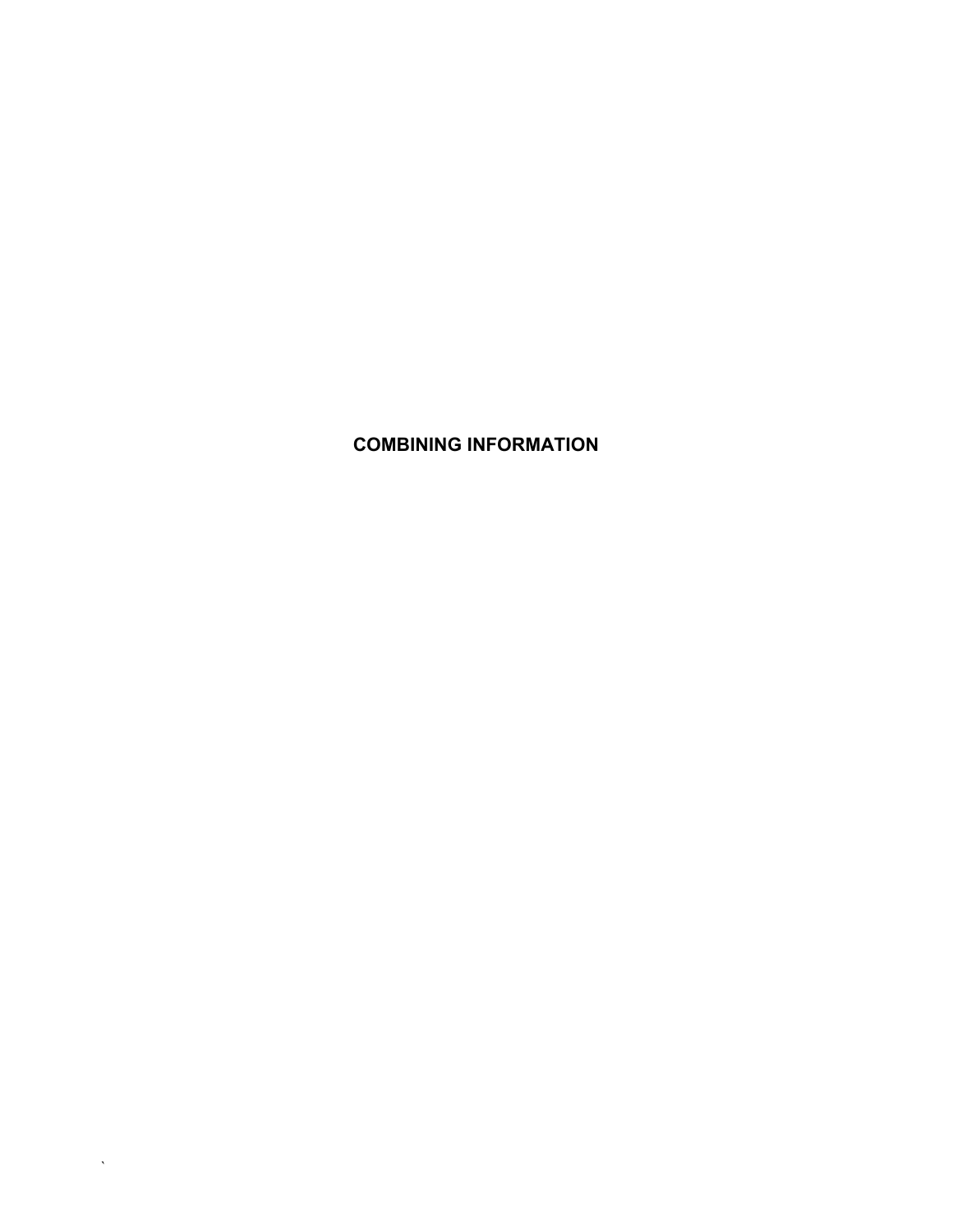## **COMBINING SCHEDULE - STATEMENT OF FINANCIAL POSITION INFORMATION As of September 30, 2021**

|                                                                                                             | Children's<br>Case<br>Management<br>Organization, Inc. |               | <b>Families First</b><br>of Palm Beach<br>County<br>Foundation, Inc. | Eliminations |           | Combined<br>Total                               |
|-------------------------------------------------------------------------------------------------------------|--------------------------------------------------------|---------------|----------------------------------------------------------------------|--------------|-----------|-------------------------------------------------|
|                                                                                                             |                                                        | <b>ASSETS</b> |                                                                      |              |           |                                                 |
| Current assets:<br>Cash and cash equivalents<br>Investments<br>Program funds receivable<br>Prepaid expenses | \$<br>676,388<br>711,962<br>536,992<br>61,435          | \$            | 144,676<br>546,156<br>(17,039)<br>831                                | \$           | (18, 268) | \$<br>821,064<br>1,258,118<br>501,685<br>62,266 |
| <b>Total current assets</b>                                                                                 | 1,986,777                                              |               | 674,624                                                              |              | (18, 268) | 2,643,133                                       |
| Property and equipment, net                                                                                 | 108,704                                                |               | 1,888                                                                |              |           | 110,592                                         |
| Total assets                                                                                                | \$<br>2,095,481                                        | \$            | 676,512                                                              | \$           | (18, 268) | \$<br>2,753,725                                 |
| <b>Current liabilities:</b><br>Accounts payable and<br>accrued expenses<br>Deferred revenue                 | \$<br>240,450<br>247,050                               | \$            | <b>LIABILITIES AND NET ASSETS</b><br>(13, 861)<br>35,286             | \$           | (18, 268) | \$<br>208,321<br>282,336                        |
| <b>Total current liabilities</b>                                                                            | 487,500                                                |               | 21,425                                                               |              | (18, 268) | 490,657                                         |
| Long-term debt                                                                                              |                                                        |               |                                                                      |              |           |                                                 |
| <b>Total liabilities</b>                                                                                    | 487,500                                                |               | 21,425                                                               |              | (18, 268) | 490,657                                         |
| Net assets:<br>Without donor restrictions<br>With donor restrictions                                        | 1,293,508<br>314,473                                   |               | 527,051<br>128,036                                                   |              |           | 1,820,559<br>442,509                            |
| Total net assets                                                                                            | 1,607,981                                              |               | 655,087                                                              |              |           | 2,263,068                                       |
| Total liabilities and net assets                                                                            | \$<br>2,095,481                                        | \$            | 676,512                                                              | \$           | (18, 268) | \$<br>2,753,725                                 |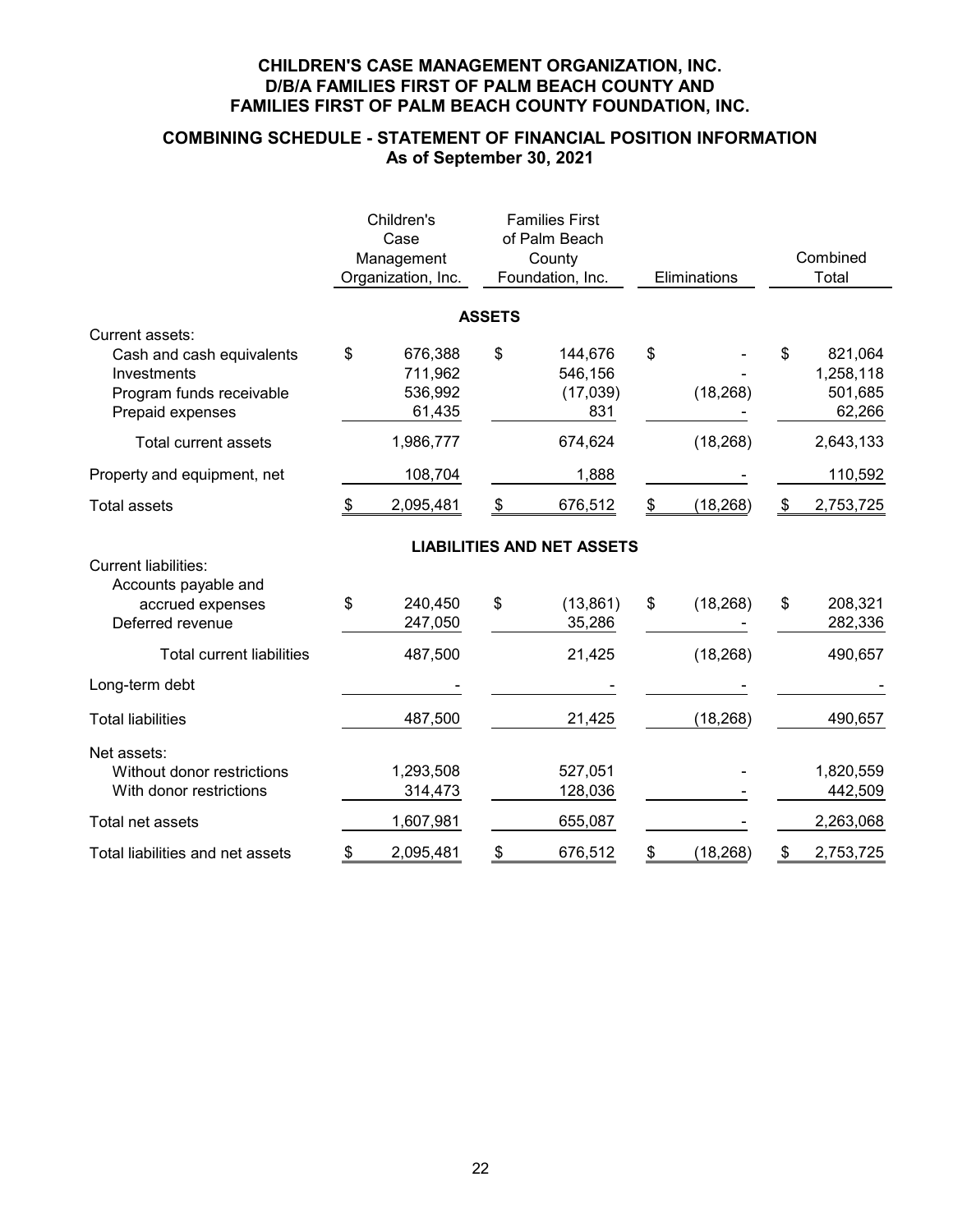## **COMBINING SCHEDULE - STATEMENT OF ACTIVITIES INFORMATION For the Year Ended September 30, 2021**

|                                   | Children's<br>Case<br>Management |                    | <b>Families First</b><br>of Palm Beach<br>County |                  |              |  | Combined        |
|-----------------------------------|----------------------------------|--------------------|--------------------------------------------------|------------------|--------------|--|-----------------|
|                                   |                                  | Organization, Inc. |                                                  | Foundation, Inc. | Eliminations |  | Total           |
| Revenues and support:             |                                  |                    |                                                  |                  |              |  |                 |
| Government support                | \$                               | 4,301,978          | \$                                               |                  | \$           |  | \$<br>4,301,978 |
| Community support                 |                                  | 177,774            |                                                  |                  |              |  | 177,774         |
| Foundation grants                 |                                  | 735,039            |                                                  |                  |              |  | 735,039         |
| Other support                     |                                  | 61,506             |                                                  | 78,422           |              |  | 139,928         |
| Fundraising                       |                                  | 23,366             |                                                  | 81,633           |              |  | 104,999         |
| In-kind revenue                   |                                  | 19,595             |                                                  |                  |              |  | 19,595          |
| Net investment return             |                                  | 81,138             |                                                  | 54,818           |              |  | 135,956         |
| Conditional loan forgiveness      |                                  | 386,371            |                                                  | 109,526          |              |  | 495,897         |
| Total revenues and support        |                                  | 5,786,767          |                                                  | 324,399          |              |  | 6,111,166       |
| Expenses:                         |                                  |                    |                                                  |                  |              |  |                 |
| Program services:                 |                                  |                    |                                                  |                  |              |  |                 |
| <b>Healthy Families Florida</b>   |                                  | 1,842,941          |                                                  |                  |              |  | 1,842,941       |
| <b>Child First</b>                |                                  | 854,288            |                                                  |                  |              |  | 854,288         |
| <b>Behavioral Health Services</b> |                                  | 977,513            |                                                  |                  |              |  | 977,513         |
| <b>Bridges to Success</b>         |                                  | 331,961            |                                                  |                  |              |  | 331,961         |
| Kin Support Project               |                                  | 263,353            |                                                  |                  |              |  | 263,353         |
| <b>Targeted Outreach for</b>      |                                  |                    |                                                  |                  |              |  |                 |
| Pregnant Women                    |                                  | 425,054            |                                                  |                  |              |  | 425,054         |
| <b>Infant Mental Health</b>       |                                  | 68,053             |                                                  |                  |              |  | 68,053          |
| Other program services            |                                  | 9,737              |                                                  |                  |              |  | 9,737           |
| Supporting services:              |                                  |                    |                                                  |                  |              |  |                 |
| Management and general            |                                  | 521,900            |                                                  | 103,653          |              |  | 625,553         |
| Fundraising                       |                                  | 1,215              |                                                  | 23,383           |              |  | 24,598          |
| <b>Total expenses</b>             |                                  | 5,296,015          |                                                  | 127,036          |              |  | 5,423,051       |
| Increase in net assets            |                                  | 490,752            |                                                  | 197,363          |              |  | 688,115         |
| Net assets at beginning of year   |                                  | 1,117,229          |                                                  | 457,724          |              |  | 1,574,953       |
| Net assets at end of year         | \$                               | 1,607,981          | \$                                               | 655,087          | \$           |  | \$<br>2,263,068 |